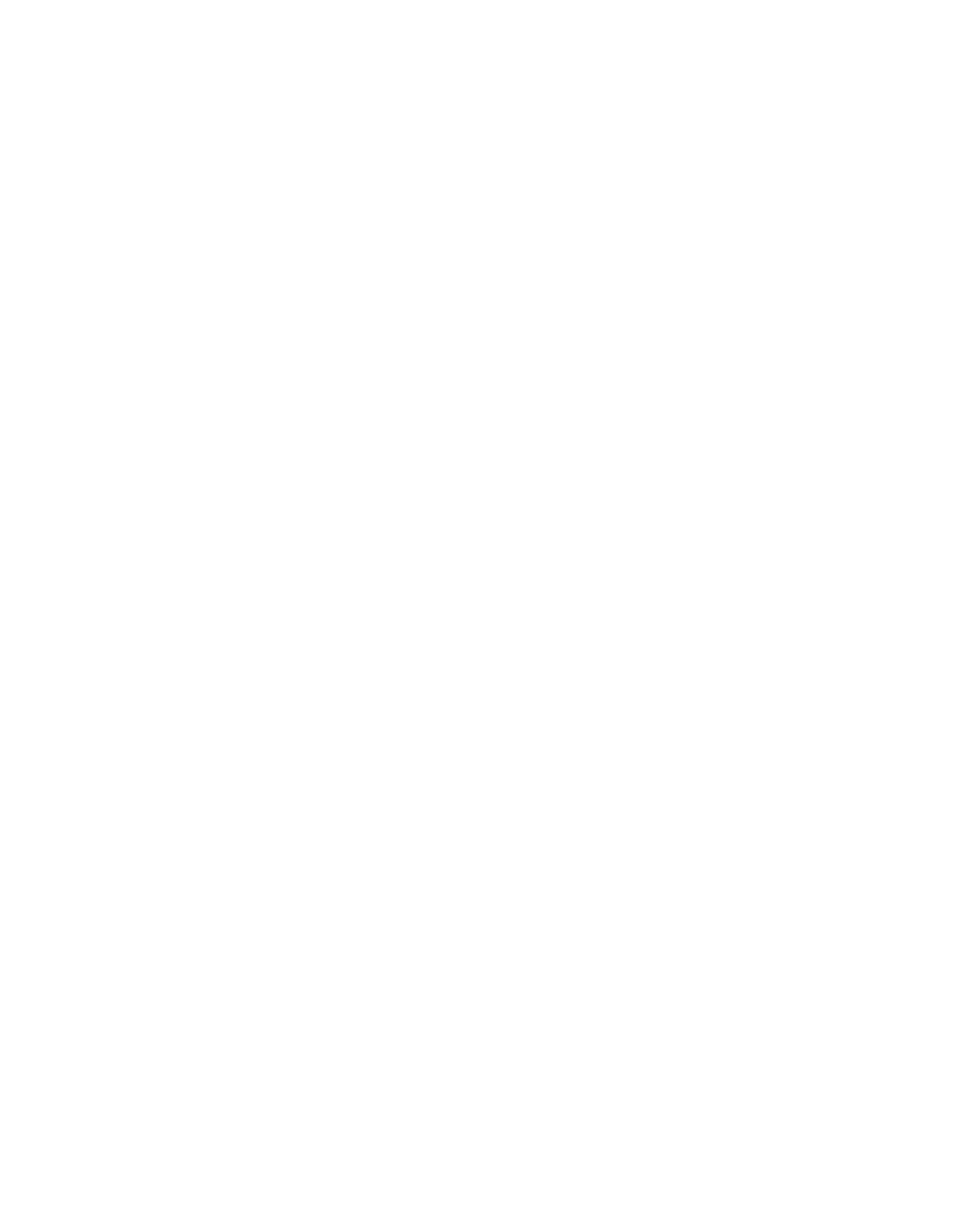## TABLE OF CONTENTS

| District of Columbia Department of Housing and Community Development |  |
|----------------------------------------------------------------------|--|
|                                                                      |  |
|                                                                      |  |
|                                                                      |  |
|                                                                      |  |
|                                                                      |  |
|                                                                      |  |
|                                                                      |  |
|                                                                      |  |
|                                                                      |  |
|                                                                      |  |
|                                                                      |  |
|                                                                      |  |
|                                                                      |  |
|                                                                      |  |
|                                                                      |  |
|                                                                      |  |
|                                                                      |  |
|                                                                      |  |
|                                                                      |  |
|                                                                      |  |
|                                                                      |  |
|                                                                      |  |
|                                                                      |  |
|                                                                      |  |
|                                                                      |  |
|                                                                      |  |
|                                                                      |  |
|                                                                      |  |
|                                                                      |  |
|                                                                      |  |
|                                                                      |  |
|                                                                      |  |
|                                                                      |  |
|                                                                      |  |
|                                                                      |  |
|                                                                      |  |
|                                                                      |  |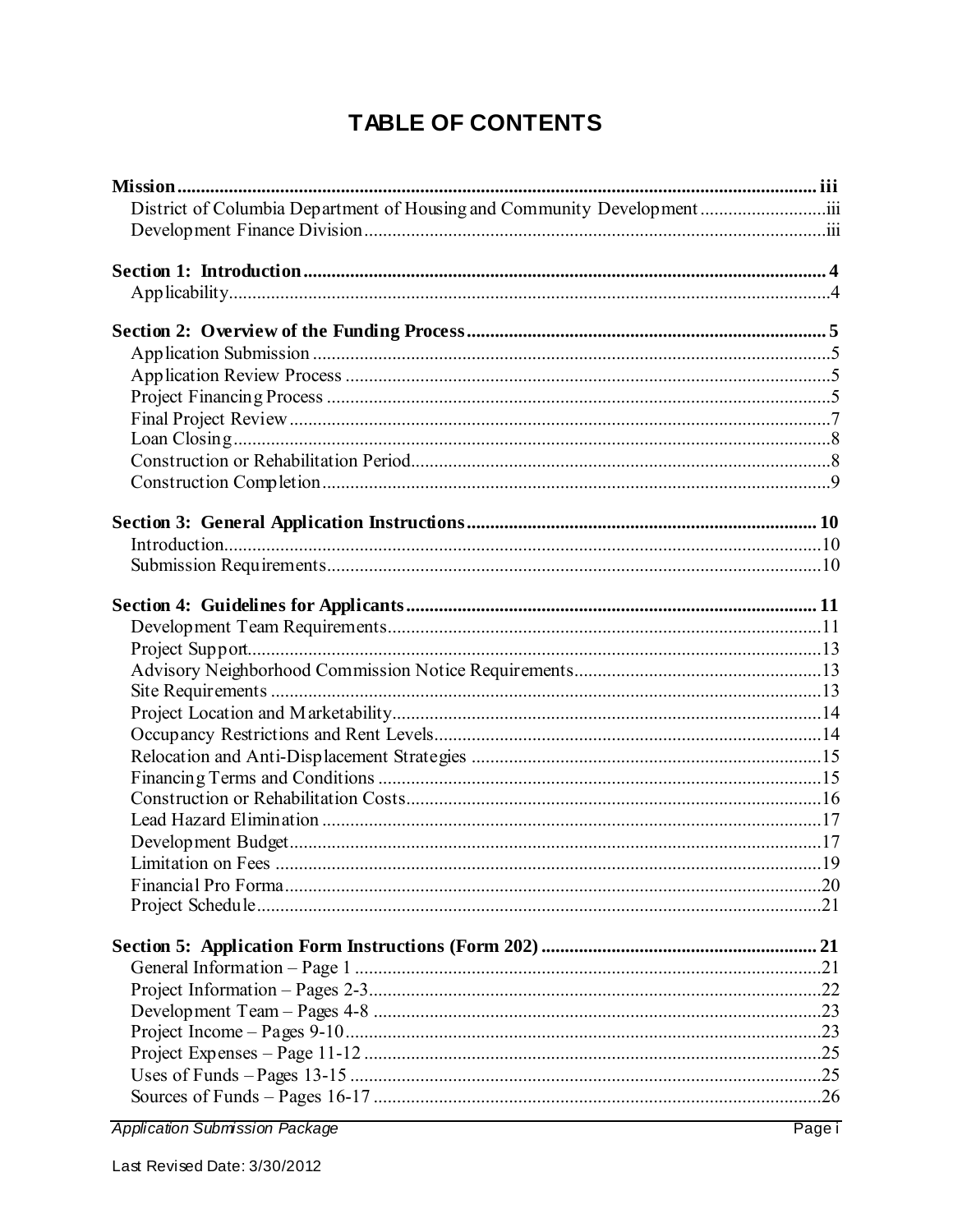|--|--|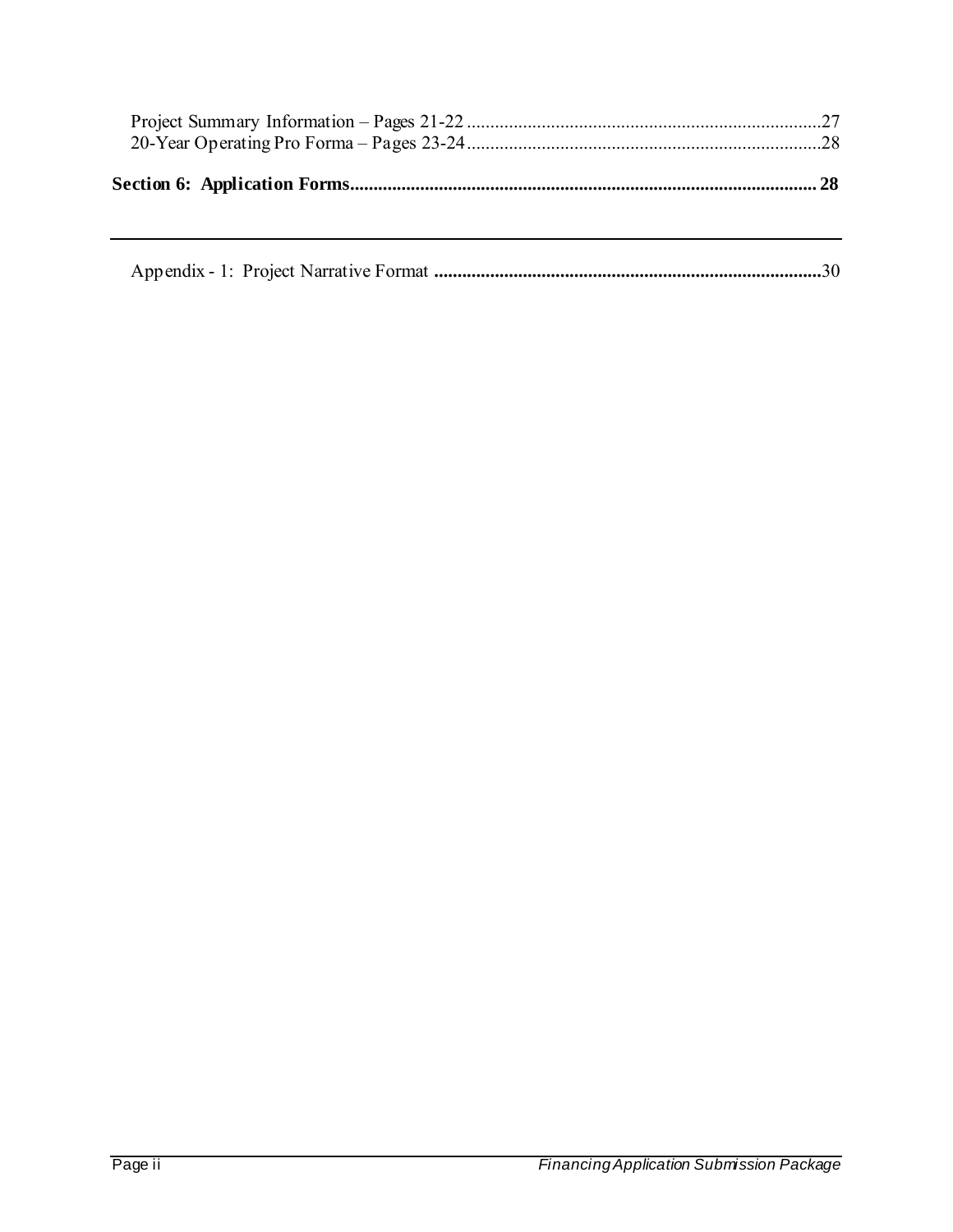## **MISSION**

#### *District of Columbia Department of Housing and Community Development*

The mission of the Department of Housing and Community Development (DHCD) is to create and preserve opportunities for affordable housing, promote economic development, and revitalize underserved communities in the District of Columbia.

#### *Development Finance Division*

The Development Finance Division, within the Department of Housing and Community Development, revitalizes communities and promotes economic diversity by providing financial resources to developers in the private sector to build and rehabilitate community infrastructure, and to provide quality and affordable rental and homeownership housing.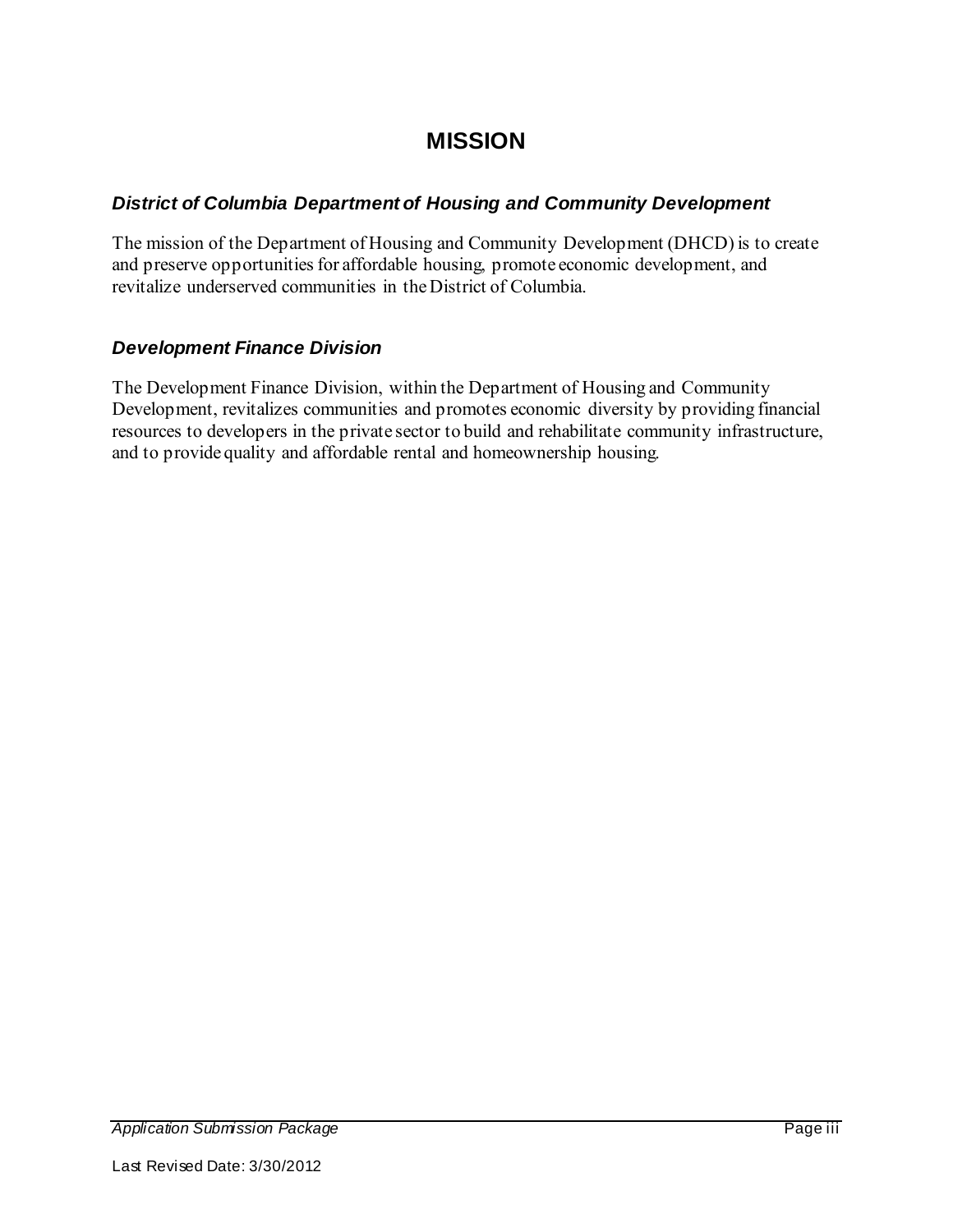## **SECTION 1: INTRODUCTION**

The District of Columbia Department of Housing and Community Development (the Department or "DHCD") administers financing programs for the construction, acquisition and rehabilitation of single and multifamily affordable homeownership, rental housing, tenants first right of purchase, special needs, elderly housing, and community facilities that serve low and moderate income persons. The DHCD's Development Finance Division (DFD) administers these programs.

The application can be used for many of the Department's funding sources. This application submission package provides an overview of how funding requests for most DHCD programs are processed. Awards from some sources are made under a competitive process using specific funding cycles. Governing statutes and regulations are the controlling authority in the event of conflicts with other written procedures, processes or documents. This program application package contains the following sections:

- Section 1: Introduction
- Section 2: Overview of the Funding Process
- Section 3: General Application Instructions
- Section 4: Guidelines for Applicants
- Section 5: Application Form Instructions
- Section 6: Application Forms

#### *Applicability*

Housing programs funded through local and federal sources:

- Housing Production Trust Fund Program (HPTF)
- Home Investment Partnerships Program (HOME)
- Community Development Block Grant Program (CDBG)
- Department of Mental Health (DMH) grant funds
- Low Income Housing Tax Credits Program (LIHTC)

#### **Under this RFP, DFD staff will review each application to determine eligibility for funding.**

However, the Department always has complete discretion to determine which funding source will fund an award.

Sponsors are encouraged to meet with DFD staff to discuss funding options and program guidelines before submitting an application for funding covered by this Application Submission Package.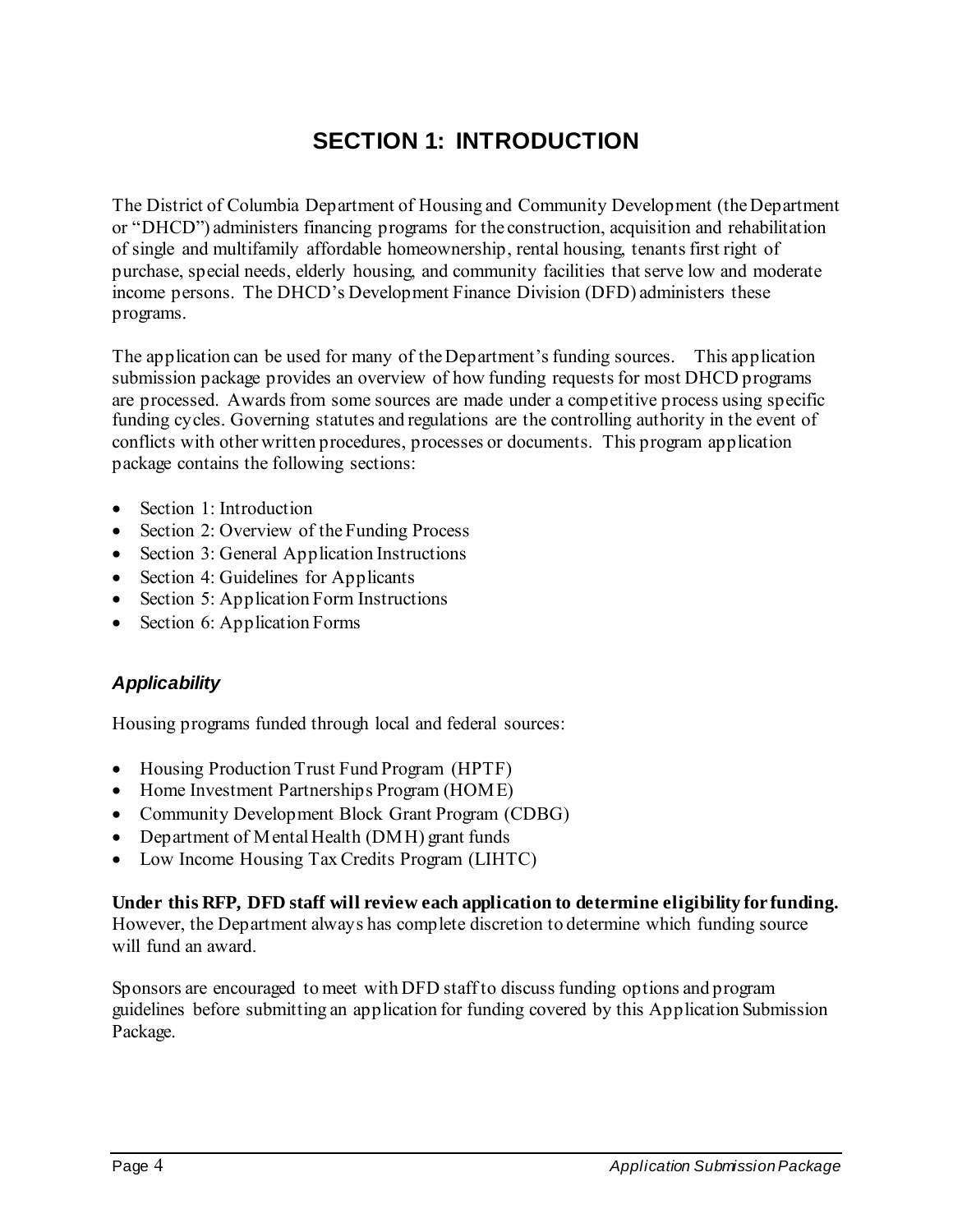#### *Special Considerations for Public Facilities*

All requirements of this Application Submission Package apply to proposals for funding of public facilities, except for requirements specific to residential projects and other variations noted herein.

### **SECTION 2: OVERVIEW OF THE FUNDING PROCESS**

#### *Application Submission*

Applications for projects subject to competition will be accepted and reviewed during scheduled, competitive rounds. The Department will schedule and provide a notice of the rounds of competition for the reservation of financing. The schedule will provide the application deadline dates. Projects that meet the eligibility requirements set forth in the guidelines, submitted by eligible sponsors with complete applications by the application deadline will be rated and ranked in a competitive round.

Sponsors and developers are encouraged to meet and discuss proposed projects with Department staff **prior** to the competitions. Staff will be able to provide preliminary feedback regarding project specifics and may be able to provide suggestions for stronger applications.

Applications must be submitted on the Department's Application Submission Package forms.

#### *Application Review Process*

The application review process includes a threshold review conducted by DHCD staff for basic eligibility requirements as described in the Request for Proposals. Applications are then reviewed and scored by a selected review panel. An independent review panel will conduct a review of the approved applications to determine compliance with the Department's scoring criteria. The panel will forward the results of its review to the Department. Results of the panel review are sent to the Director, who will then conduct the final determination of projects to be considered for funding. The projects considered will be subject to further underwriting.

#### **See the Request for Proposals, issued March 30, 2012, Section V and VI for detailed information on Eligibility Requirements and the Scoring Criteria.**

#### *Project Financing Process*

*1. Selection for Further Underwriting:* Sponsors of projects that are selected for further underwriting will receive letters notifying of their selection. These letters will specify requirements that must be met in order for the projects to be approved for commitment including processing documentation and time frames. **The selection for further underwriting is not a commitment to fund the project and the Department is not obligated to fund the project until it issues a commitment letter.** An application will be withdrawn from processing if any of the following occur:

*Application Submission Package* Page 5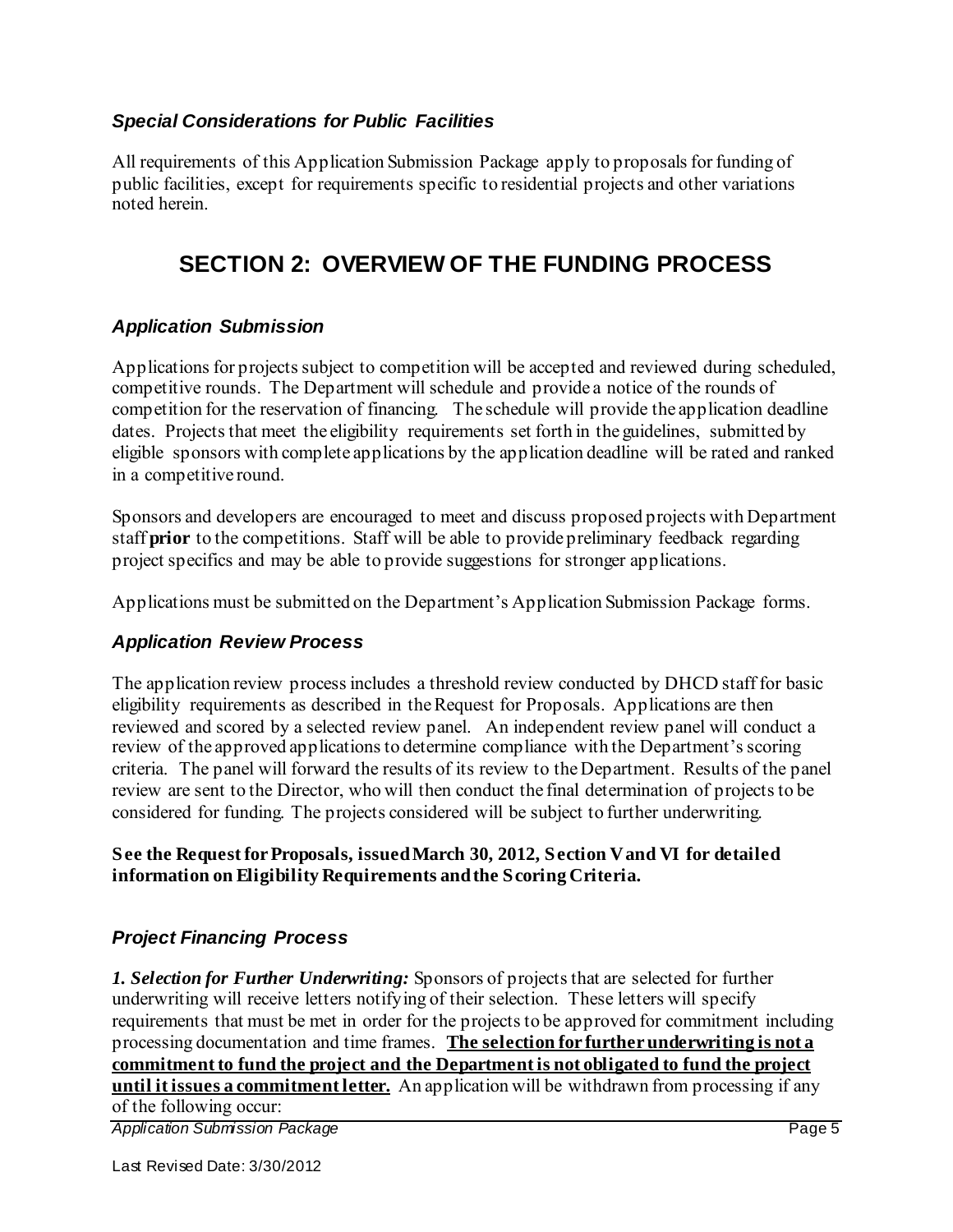- The loan processing and submission requirements described in this section are not met. This includes a failure to meet the time frames established.
- The project changes substantially from the initial submission. A substantial change includes:
	- a reduction in the original score of more than 5% of the scoring criteria;
	- a significant change in the project's design, financing or amenities;
	- a material reduction in the project's income targeting;
	- a change of the project's sponsor or developer entities; or
	- a change of the project's site.
- The project is changed so that it no longer meets all eligibility requirements.
- The project's developer, sponsor or owner, or their general partners, files for bankruptcy or is the subject of an involuntary bankruptcy.
- The project is for any reason no longer feasible.
- The project's developer, sponsor or owner submits false, misleading or incomplete information to the Department.

*2. Kick-off Meeting:* Following the issuance of the selection letter, the Department will schedule a "kick-off" meeting with the project sponsor. The DFD financing team assigned to the project, including underwriting, construction, and monitoring staff will be present at the meeting, as appropriate. The sponsor should request that representatives of the contractor and architect attend.

If the project has support from District of Columbia Housing Finance Agency (DCHFA) District of Columbia Housing Authority (DCHA), or other District or Federal agencies, a representative of those agencies should also attend the meeting. Additional Departmental staff that may attend the kick-off meeting include the Development Finance Manager, representatives from the Portfolio Management Division (PMD), Residential and Community Services Division (RCS), Property Acquisition and Disposition Division (PADD), the Office of Program Monitoring (OPM), and the Office of the Attorney General (OAG).

The purpose of the kick-off meeting is to provide an understanding of DHCD's funding process. At the kick-off meeting, the Development Finance Manager or the Project Manager will review the requirements, time frame of the loan processing schedule and the submission kit processing. The assigned team will also schedule a subsequent meeting with the sponsor to conduct a project site visit.

*3. Underwriting and Construction Review:* After the selection for further underwriting has been made, the loan application will be underwritten, and detailed construction plans and documents will be reviewed before issuance of a commitment letter.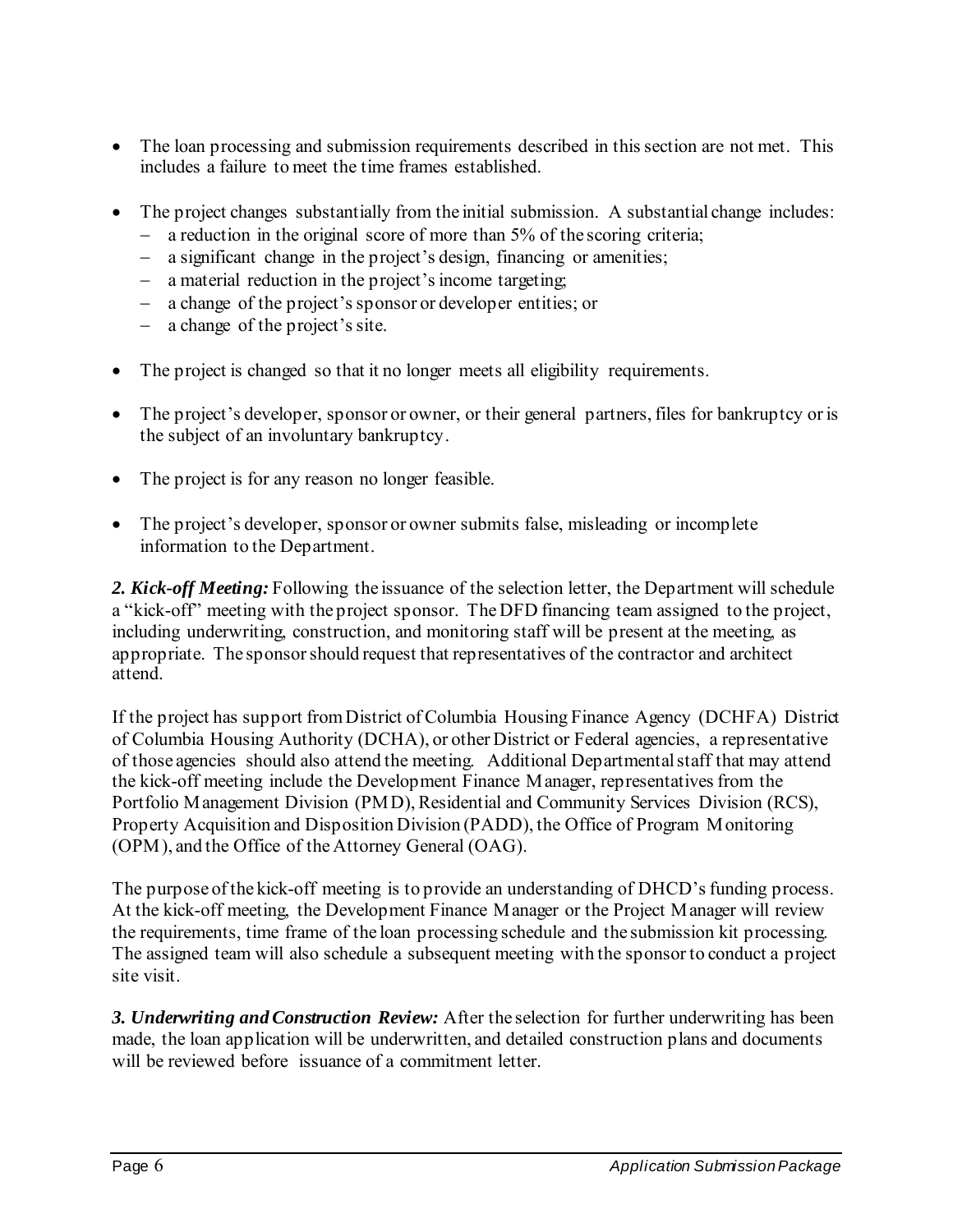A. Preliminary Review: A preliminary review may be added before a viability review at the Department's discretion for complicated projects, or waived for straightforward projects.

B. Viability Review: During this phase of the review process, sponsors will submit updated information along with detailed construction and underwriting documentation. DFD staff will review the material and provide feedback through ongoing discussions and written feedback regarding a viability report, which will include the Department's updated underwriting pro forma and term sheet showing any changes in the anticipated loan amount and conditions based on findings during the preliminary review. DFD staff will then prepare the loan package for submission to the Loan Review Committee (LRC).

Specific milestone dates for completing these reviews and issuing commitment letters are discussed at the kick-off meeting and set in conformance with the Department's submission and loan underwriting system. Documentation requirements for this review period will be included as attachments to the letter of selection for further underwriting.

Detailed guidance will be provided to sponsors throughout the review process to assist the development team with preparation of construction plans and underwriting documentation. The architectural requirements for each stage of this review are those defined in the American Institute of Architect's (AIA) publication The Architect's Handbook of Professional Practice. More specifically, the requirements are outlined in the AIA document B162a and in the HUD Minimum Design Standards.

Additionally, other underwriting requirements will be detailed and made clear to all parties early in the process. Evaluation at this stage may also include involvement of other entities such as the Water and Sewer Authority, Department of Consumer and Regulatory Affairs, or other agencies, depending on the scope of the project(s). Projects in the advanced stages of development should proceed at a much faster pace. The Department and sponsors should make every attempt to complete all review requirements within the time frames outlined in the selection letters.

#### *Final Project Review*

DFD will prepare a project report, including a final underwriting pro forma and updated term sheet upon receipt of the sponsor's final submission of all required documentation. The project report will be scheduled for submission, with recommendations to the LRC for review. After evaluating the recommendations, the LRC will make a final recommendation to the Director who will, at his or her discretion, approve projects for a conditional letter of commitment for funding.

If approved by the Director for funding, DFD staff will submit the terms of a proposed commitment letter to the Office of the Attorney General (OAG) for preparation of the conditional letter of commitment. The sponsor, working with the Project Manager, must confirm the business terms included in the proposed commitment letter and identify any remaining issues to be resolved within three (3) days of the date of the proposed commitment letter. The OAG attorney along with DFD staff will finalize the commitment letter, and OAG will begin preparing the loan documents after the letter of commitment is accepted by the sponsor.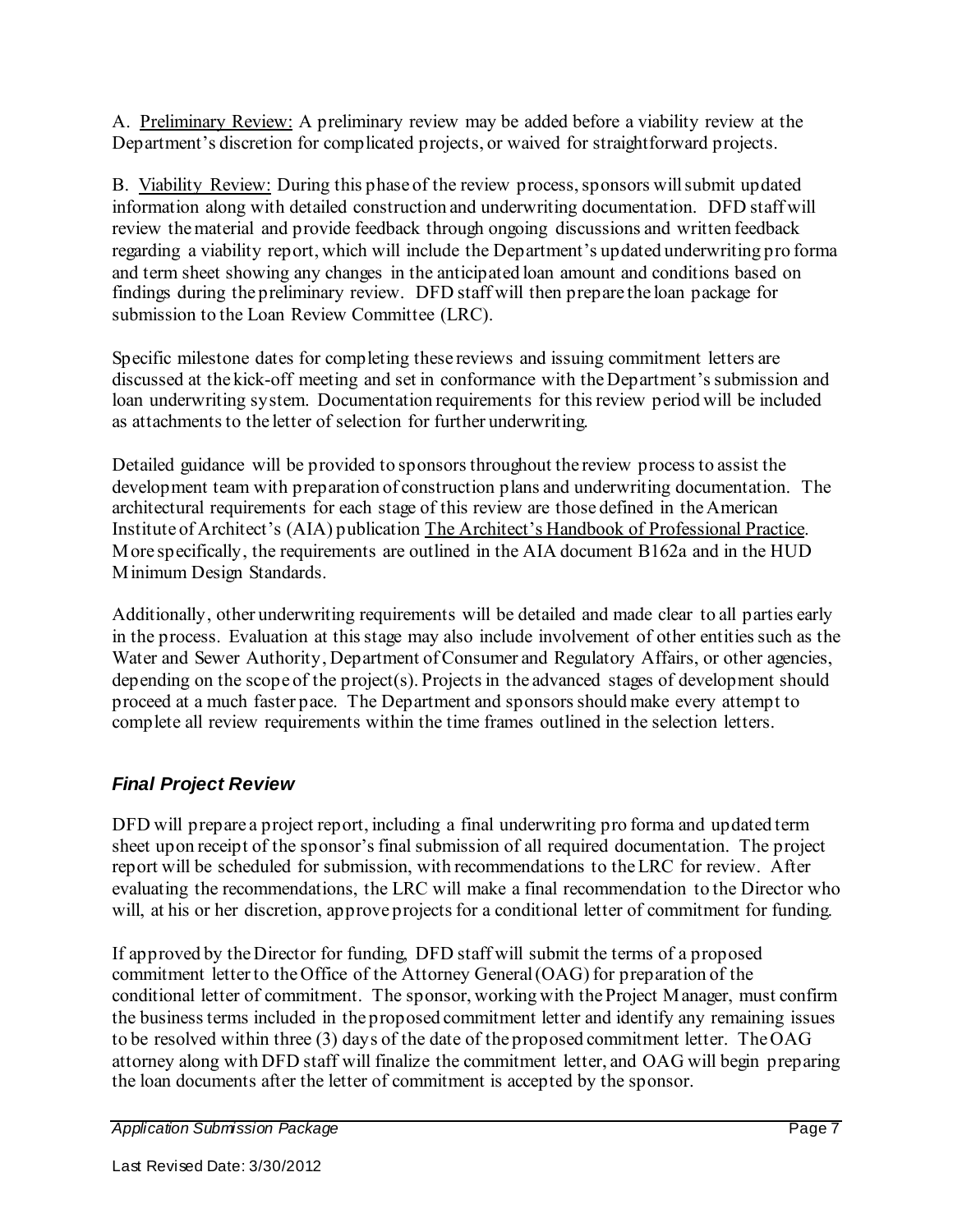#### *Closing*

Along with the commitment letter, the sponsor will receive a loan closing submission checklist. The checklist specifies the pre-closing due diligence that the sponsor and the sponsor's attorney must provide before the financing is closed. The sponsors will have five to ten days to accept and execute the commitment letter.

The Department's standard loan conditions are detailed in the commitment letter. The sponsor should review and understand the loan repayment schedule, and the Department's draw and requisition requirements, particularly those affecting the initial draw. DFD staff will be available to meet and review the draw procedures. At this stage, if the financing request is less than \$1 million, the project sponsor should proceed with completing the conditions precedent to closing – but in the instance of a financing request greater than \$1 million, DFD staff and OAG attorneys will coordinate a District of Columbia Council package, which is submitted to the Council of the District of Columbia for passive review and approval.

At this stage, the project sponsor should be actively fulfilling all of the conditions precedent to closing, as stated in the commitment letter and closing checklist. When all of the pre-closing due diligence documentation identified in the checklist has been submitted, reviewed and approved, the Department and OAG staff will schedule a loan closing date.

#### *Construction or Rehabilitation Period*

Construction or rehabilitation of the project will commence after the closing is complete. Prior to the start of construction or rehabilitation, the sponsor and general contractor must participate in a pre-construction conference with the DFD project manager and construction staff responsible for the project, including the DFD architectural representative, finance and project managers, and representatives from the Office of Program Monitoring. This meeting is conducted to review all construction period procedures such as inspections by Department staff, draw requisition and disbursement procedures; change order procedures and monitoring requirements. All other project lenders should be present at the meeting to ensure a smooth inspection and draw process. Once the construction procedures, disbursement procedures, and monitoring requirements are finalized, and the sponsor's Affirmative Action Plan is approved, DHCD will issued a Notice to Proceed.

**Early Start:** At the sponsor's request, the Department may permit work on the project to begin prior to closing of the Department's financing. An early start of the construction or rehabilitation may be authorized after issuance of the commitment letter. Approval for an early start will be evidenced by written approval issued by DFD. Work may begin when the conditions of the early start letter are met and after the pre-construction conference is held and an Early Notice to Proceed is issued. The Department will not fund any costs incurred for work performed under an early start unless the DHCD loan closes.

**Compliance and Monitoring:** The U.S. Department of Housing and Urban Development (HUD) and the District of Columbia regulations require DHCD to monitor projects funded with federal and/or District of Columbia funds for compliance with various federal and District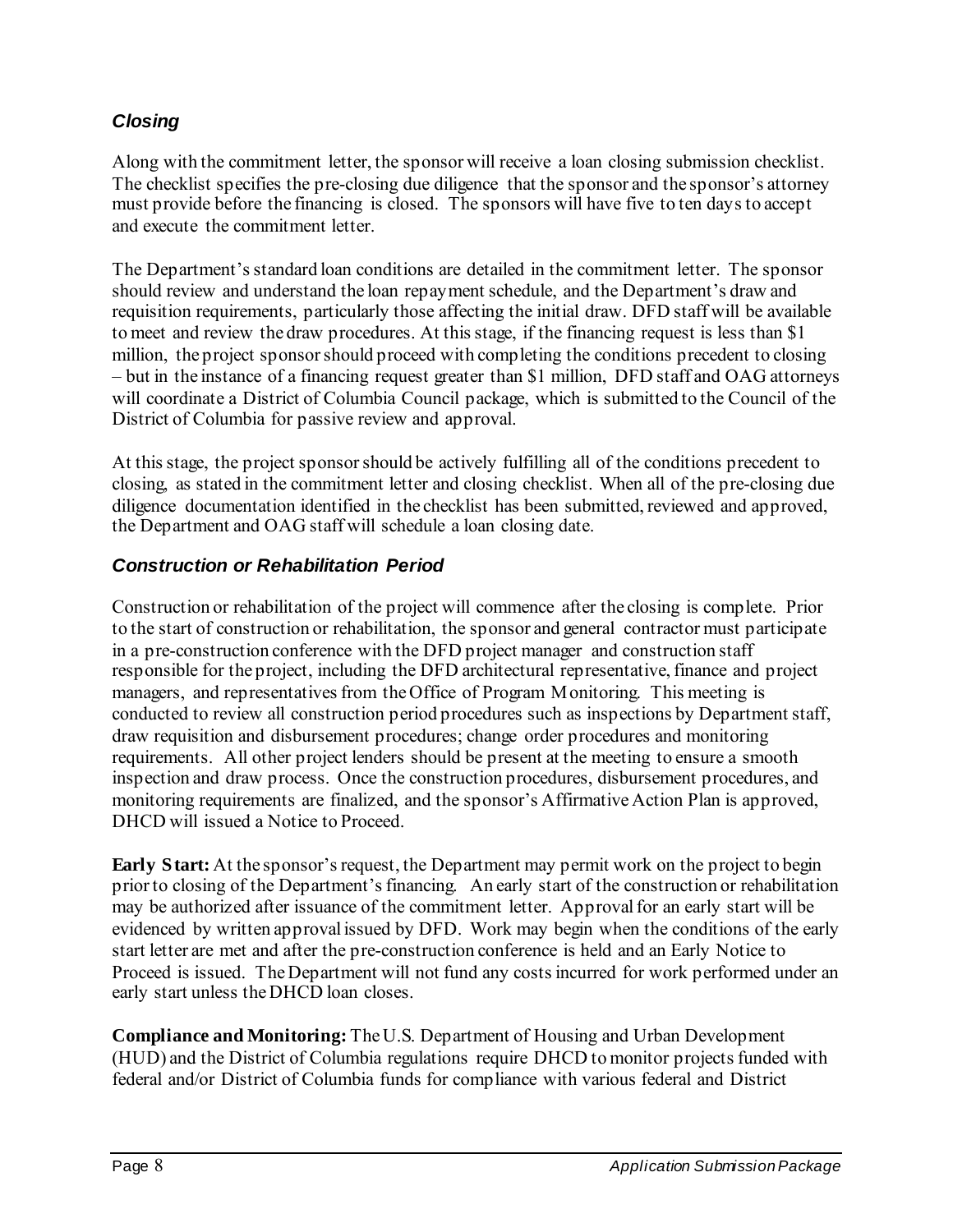regulations. Applicants receiving financial assistance from DHCD may be subject to any or all of the following laws and regulations including but not limited to:

- Community Development Block Grant (CDBG), including all applicable Office of Management and Budget (OMB) Circulars, such as A-110, A-122 and A-133) - 24 CFR Part 570
- HOME Investment Partnerships Program (including long-term affordability requirements) – 24 CFR

Part 92

- Environmental Reviews 24 CFR Pt 85
- Certified Business Enterprise Agreement
- Age Discrimination Act of  $1975 24$ CRF Part 146
- Affirmative Action Plan Mayor's Order 85-85);
- Non-procurement Debarment 2 CFR Part 2424
- Anti-lobbying Restrictions 24 CFR Part 87
- D.C. Notice on Non-Discrimination D.C. Official Code §§ 2-1401.1 *et seq*.
- Drug Free Workplace 24 CFR Part 21
- Section  $3 (24 \text{ CFR Part } 135)$
- First Source Program. D.C. Official Code §§2-219.01 *et seq*.
- Registration with DC Apprenticeship Council
- Americans with Disabilities Act of  $1990 42$ USC 2181 *et seq.*
- Lead Safe Housing Rule (Lead Based Paint) 24 CFR Part 35
- Section 504 of Rehabilitation Act of 1973, as amended – 24 CFR Part 8
- Uniform Relocation Act 42 USC Chapter 61: District of Columbia Relocation Assistance provisions (10 DCMR Chapter 22)
- Freedom of Information Act D.C. Official Code §2-531 *et seq.*
- Davis Bacon and related Acts 40 USC §§276a-276a-5 and 42-USC 5310: 42 USC 327 *et seq.*
- Conflict of Interest (24 CFR § 570.611:24 CFR §§ 85.42 and 85.36)
- $\bullet$  24 CFR  $\S$ §
- Fair Housing (24 CFR Part 107: 24 CFR Part l00)
- Hatch Act 5 USC Chapter 15
- LIHTC  $(\S 42 \text{ of IRS Code of } 1986)$

The project will also be subject to DHCD's monitoring requirements. See the Exhibit Checklist (exhibits Z1 through Z4) for more information.

#### *Construction Completion*

After the completion of construction or rehabilitation, sponsors must complete a certification of costs incurred prepared by an independent certified public accountant. The cost certifications will be reviewed by DFD staff within 90 days of receipt provided all construction documents and change order requests have been submitted before or at the same time that the cost certification is received. A letter describing the final determination of funding proceeds will be sent to the sponsor for signature.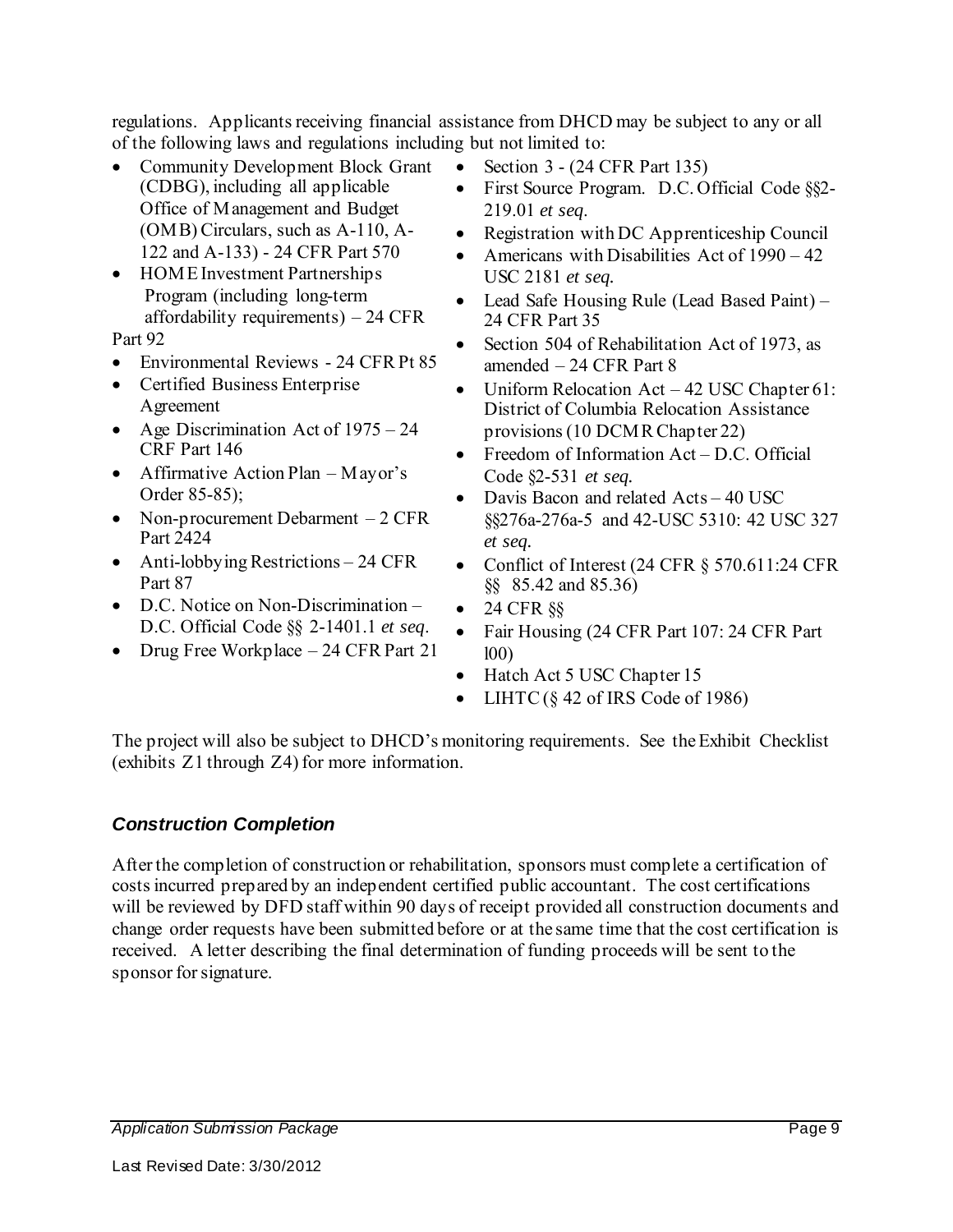## **SECTION 3: GENERAL APPLICATION INSTRUCTIONS**

#### *Introduction*

The District of Columbia Department of Housing and Community Development ("DHCD" or the "Department") administers financing programs for the construction, acquisition and rehabilitation of multifamily rental and for-sale housing. Many of the Department's multifamily funding sources can be applied to using the consolidated application form. These sources include the following:

- Community Development Block Grant Program (CDBG)
- HOME Investment Partnerships Program (HOME)
- Housing Production Trust Fund Program(HPTF)
- Department of Mental Health (DMH)
- 9% Low Income Housing Tax Credits Program (LIHTC)

Developers may apply for a specific source of funding, but Department staff will review each application and may recommend a substitute funding source(s) if doing so will not negatively impact the project. Applicants for public facilities funding may apply only for CDBG funds.

#### *Submission Requirements*

*1. Due Dates:* **The Department must receive completed applications on or before 4:00 PM, Daylight Savings Time, Wednesday, May 30, 2012, at DHCD, 1800 Martin Luther King, Jr. Avenue, S.E., 1st Floor Security Desk, Washington, DC 20020.** DHCD will set the time/date stamp clock to register receipt of applications and will monitor the timeliness of applications*.* Applicants may use standard or express mail services. However, the Department is not responsible for mail delivery and will not accept applications received after the due date and time.

*2. Form of Submission:* Applicants may submit proposals for funding to DHCD for specific funding; however, DHCD reserves the right to substitute one funding source for another in situations where the Department determines that doing so would maximize the public benefit without negatively impacting the development program.

Applicants must submit one (1) CD copy of the application and one (1) original bound in a threering notebook binder with each exhibit tabbed DHCD will not make copies for applicants. Application documents, other than maps and drawings, must be submitted using a 12 point type size and on  $8\frac{1}{2}$ " x 11" paper. Documentation fully demonstrating compliance with the basic eligibility requirements (Section V of the RFP) **at the time of application** must be submitted with the application in order to receive further consideration. Any applications lacking such documentation will be returned to the applicant without further consideration.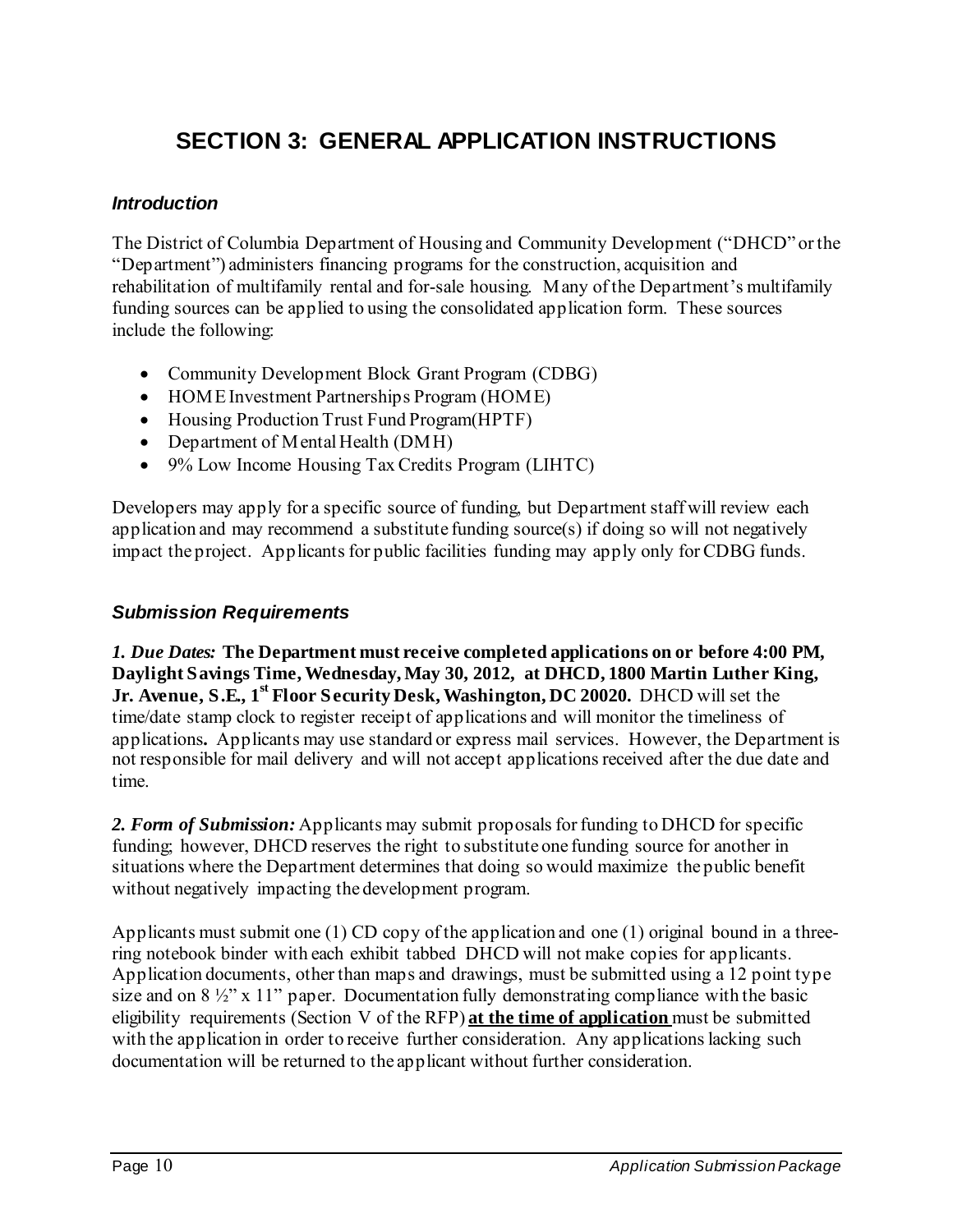The following components, in the order listed, *with any attachments*, must be included in the application submission. The DFD Financing Application Form 202 is a separate attachment to this package. Also required is the Appendix 1 - Project Narrative.

#### **DFD Financing Application (Form 202)**

- A. Application with Cover Page and Authorized Signatures
- B. General Information (\*Narrative and Form 202)
- **\*Note 1: A Project Narrative is required with all proposal submissions. A narrative format is included as Appendix 1 of the Application Submission Package.**
- **\*\*Note 2: An individual authorized to obligate your organization must sign the Application Cover Page. By signing the application, the authorized person is also attesting to the truthfulness of the information supplied in the application. The "Monitoring Certification Form" (which can be found in the Exhibit Checklist – Exhibit Z) must also be signed. Unsigned applications will not be accepted.**
- **\*\*\* Note 3: The Summary Cost Estimate (Form 215) is Required As Part of the RFP Application For Funding**

## **SECTION 4: GUIDELINES FOR APPLICANTS**

The following guidance pertains to all applicants. Applicants must meet all of the following criteria. Please read this section carefully.

#### *Development Team Requirements*

- *1. Previous Project Performance:* Members of the applicant's team may not:
- Have participated as an owner or manager in the development or operation of a project that has defaulted on a Department or other government or private sector loan in the previous ten years.
- Have consistently failed to provide documentation required by the Department in connection with other loan applications or the management and operation of other, existing developments;
- Have been involuntarily removed within the previous five years as a general partner or managing member from any affordable housing project whether or not financed or subsidized by the programs of this Department;
- Have a current Limited Denial of Participation from the U. S. Department of Housing and Urban Development (HUD); or
- Be debarred, suspended or voluntarily excluded from participation in any federal, state or local program.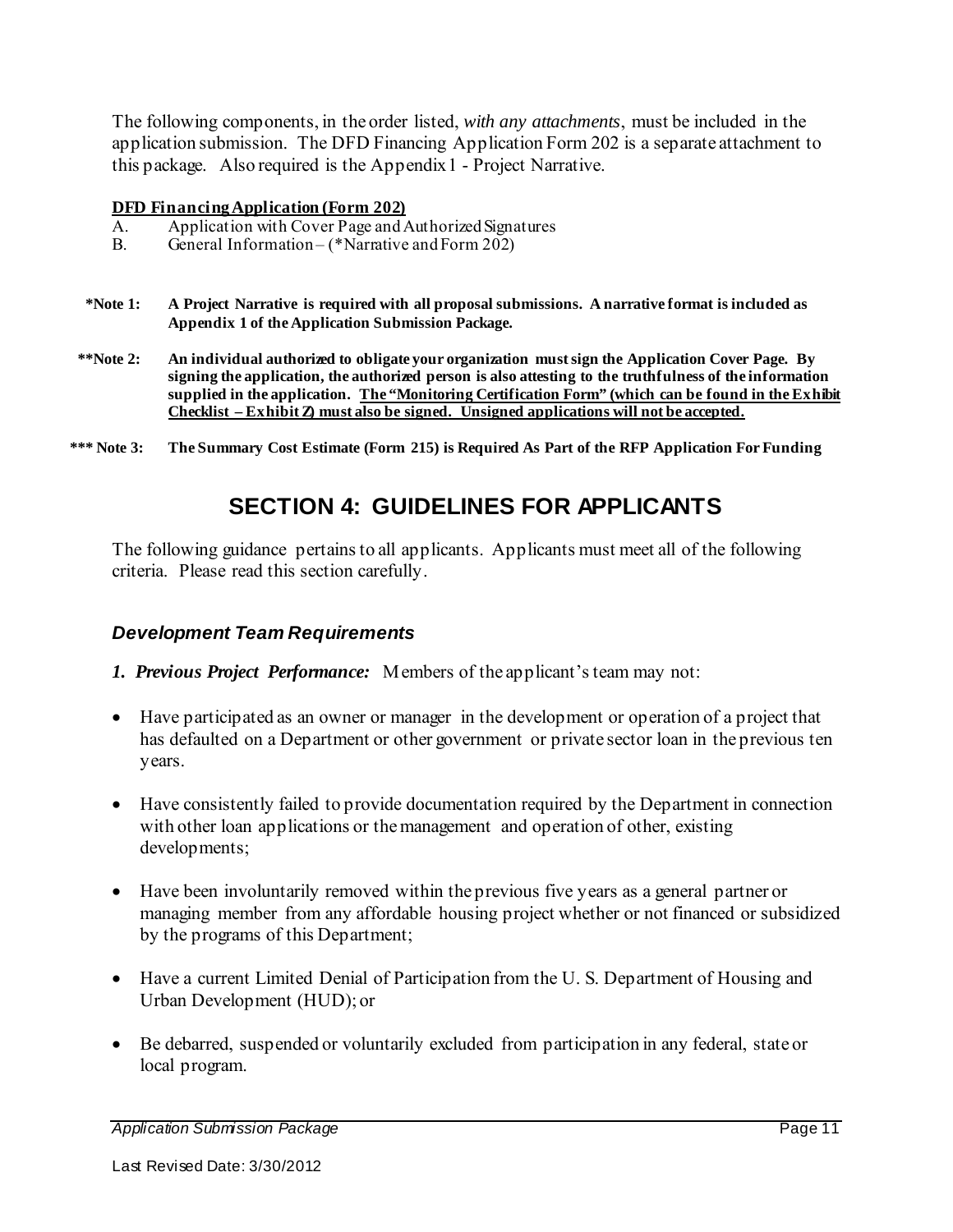Failure to disclose required information on the application may subject the applicant to penalties under District of Columbia law.

Members of the development team are: individuals or organizations, including officers and directors of corporate members of the team, general partners of partnership members, and members of limited liability company members, that are involved in the development of the project in any of the following roles:

- Applicant;
- Applicant's project manager
- Developer and co-developer, if any;
- Guarantor(s), if applicable;
- Owner (including any ownership interest other than limited partners);
- Architect:
- General Contractor;
- Management Agent; or
- Consultant

The developer's designated project manager must be identified and a resume provided. NOTE: the table titled "Current and Recent Projects" in Form 203 must be completed for each team member, including the designated project manager. Information for one or more alternative project managers may be provided if the project manager has not been designated at the time of the application.

The applicant's and team members' previous project performance will be evaluated to determine if the applicant and team have the experience necessary to carry out the proposed project. If not, the application will not be considered for funding.

*2. Financial Capacity:* In addition, members of the development team acting in the role of sponsor, developer, guarantor, or owner with chronic past due accounts, substantial liens or judgments, foreclosures or bankruptcies within the past five years, and inadequate financial capacity to carry out the proposed project will not be considered for funding. This evaluation will be based on a review of Department records, personal credit histories, commercial credit reports, financial reports, and other available data. NOTE: To be considered, applicants—including all entities within a joint venture, and the managing general partner of partnerships—must submit their two most recently completed annual financial audits. Or, alternatively, applicants lacking audits should submit their most recent and complete financial statements, as well as tax returns complete with schedules, along with a full explanation of applicant's financial capacity and condition.

*3. Previous Participation:* Development team members are also ineligible to participate in the program if they received reservations or commitments of funding but were unable to carry the project forward. This prohibition applies only to reservations or commitments issued within four years prior to the date of the application. For tax credits, this includes entities that: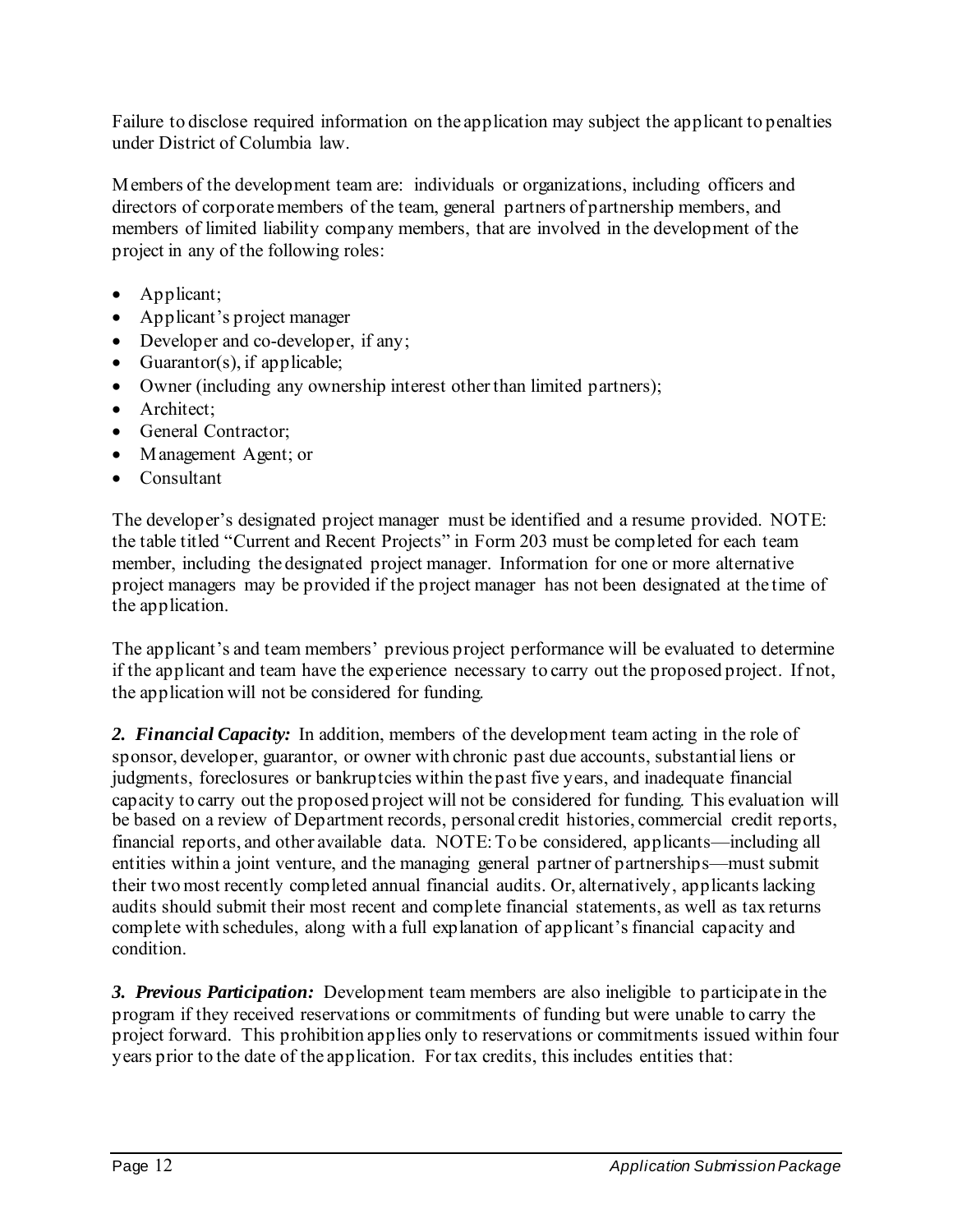- Received a reservation but were unable to place their projects in service in the year of their reservation or to meet the requirements to receive a Carryover Allocation;
- Received a Carryover Allocation but could not meet the 10% test necessary to keep a Carryover Allocation; or
- Received a Carryover Allocation or other Allocation but could not place their projects in service within the time required by the tax credit program.

For loan programs, this includes entities that received a reservation or commitment of loan funds but were unable to close the financing.

*4. No Fees Due:* Development team members are also ineligible to participate in the program if they have unpaid fees or other obligations due to the Department on other projects. The development team should provide a list of any names under which it may have been organized previously.

#### *Project Support*

Please provide any and all letters of support for project.

#### *Advisory Neighborhood Commission Notice Requirements*

In accordance with the Home Rule Act and the Advisory Neighborhood Commissions Act of 1975, D.C. Law 1-58, March 26, 1976, codified at DC Official Code §1-309.10 (2003), the Department is required to provide notice to Advisory Neighborhood Commissions (ANCs) before the award of any grant funds to a citizen, organization or group if the award is of significance to neighborhood planning and development in the affected commission area. ANCs are entitled to a thirty (30) day comment period to submit written or oral comments and recommendations to the Department in response to any proposed funding award. If comments are received, the Department is required to respond to all legally relevant recommendations prior to making a final decision on any funding award.

#### *Site Requirements*

Applications that do not meet all of the following requirements will not be considered for funding.

*1. Site Control:* This may be in the form of a current deed, fee simple ownership, lease option (lease term must be equal or greater than the proposed financing term), or a contract of sale. At the time of application, site control should extend for at least 180 days after the extension date (including extension options) with an option to continue the control for another 180 days.

2. *Utility Availability:* Evidence that the required public water, sewer, electric, gas, telephone and other utility services are at project sites or will be available during the construction or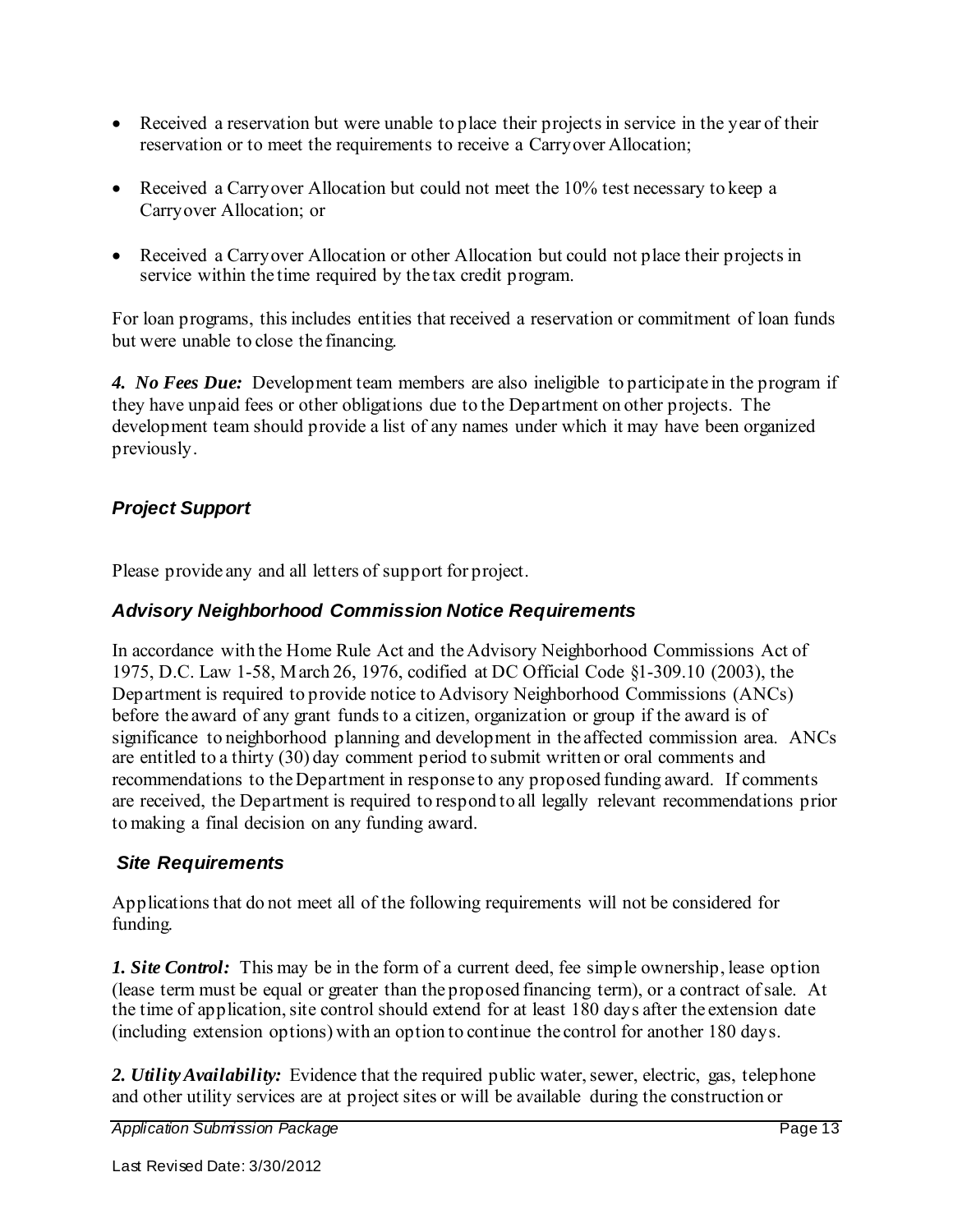rehabilitation period. Acceptable evidence of utility availability may include a letter from the development team's civil engineer, the utility company providing the service, a responsible local official or, for existing buildings, copies of recent utility bills.

*3. Zoning:* Properties should be properly zoned for their intended use. The applicant must demonstrate that the proposed development is matter of right, or that approval from the Board of Zoning Adjustment has been obtained for necessary changes.

#### *Project Location and Marketability*

DHCD will accept proposals for eligible projects throughout the city. Bonus points will be given to projects located in the targeted geographic areas. These areas are described within the RFP.

#### *Occupancy Restrictions and Rent Levels*

At a minimum, sponsors must agree that low-income units in the projects will be rented to families with incomes that do not exceed the levels required under the proposed funding sources, as indicated in Section III – General Program Requirements under the RFP.

The low-income units in the projects must be rent restricted at one or more low income bands as described in the proposal and as required by DHCD and federal regulations. For projects receiving project-based rental assistance, the application must include information concerning the actual rent to be paid by the tenants and the estimated subsidy that will be received by the project owner. For DHCD's affordability analysis, the actual tenant-paid rent will be evaluated rather than the gross rent received resulting from the rental assistance. For financial feasibility and determination of the subsidy needs of the project, the gross rent will be evaluated. If any rental assistance is not project-based, the assisted portion of the rent should not be included in the project's income projections. In these cases, the gross rent will be evaluated for the affordability evaluation and not the amount projected to be paid by tenants who might have tenant-based rental assistance.

Maximum unit rents (including tenant paid utilities) may not exceed 30% of the beneficiary's gross income limit applicable to each unit. Under the CDBG program, the gross income limit will be based on 1.5 persons per bedroom for units with one or more bedrooms and 1.0 person for efficiency units, and household size limits are as shown below. Income limits can be found in the Request for Proposals for CDBG, HPTF, HOME and DMH programs.

- 
- One bedroom  $-2$  persons Four bedrooms  $-7$  persons
- Two bedrooms 3 persons Five bedrooms 8 persons
- Efficiency  $-1$  person Three bedrooms  $-5$  persons
	-
	-

For elderly projects, the imputed household size may not exceed three persons regardless of the number of bedrooms.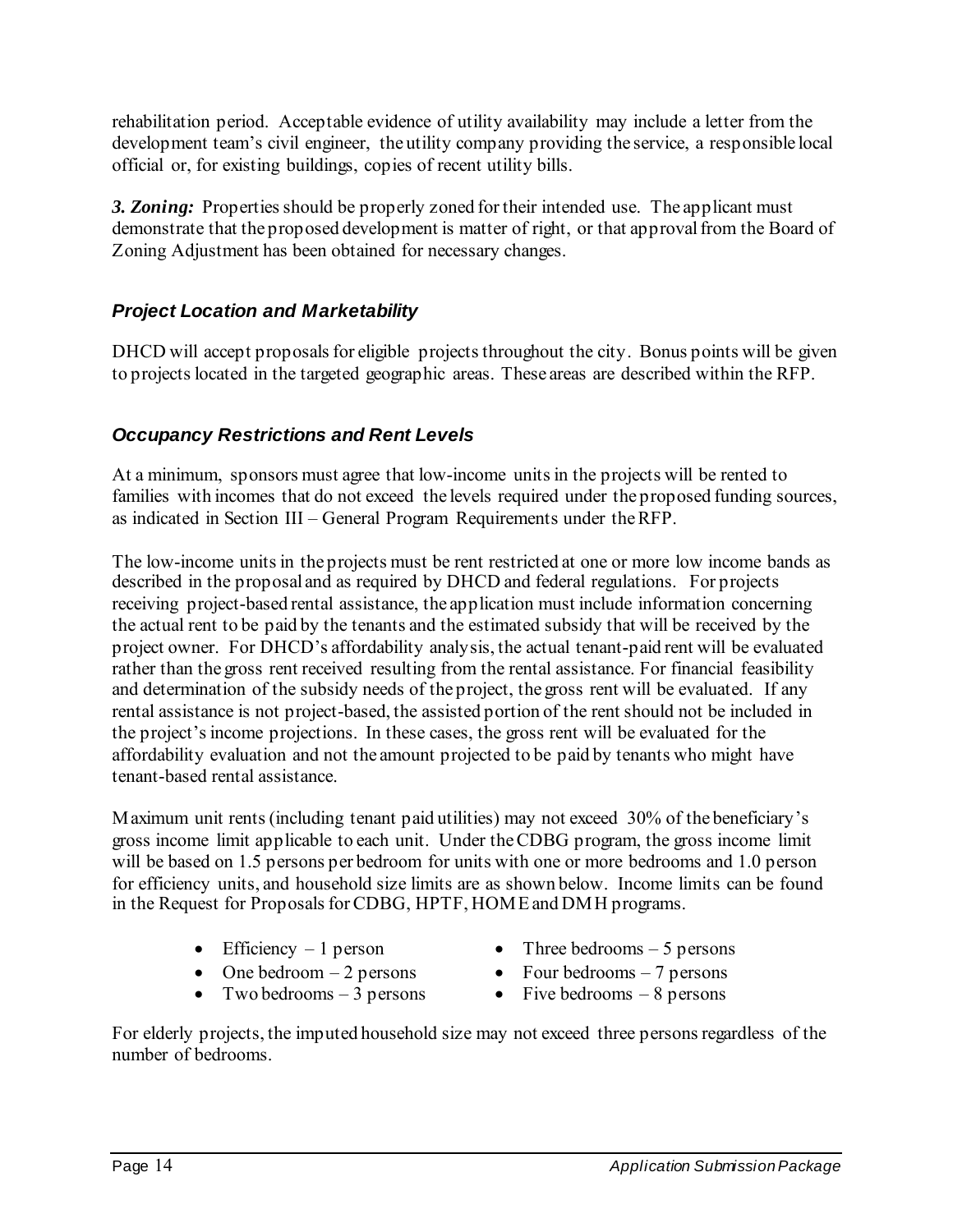Rent levels including tenant paid utilities must be supported by market data. Rents should also allow for a reasonable affordability window so those tenants with incomes below the maximum levels are not paying a disproportionate percentage (i.e. greater than 30%) of their income for rent. The Department will consider the project's capture rate in reviewing the rents.

#### *Relocation and Anti-Displacement Strategies*

For existing and occupied buildings, the applicant must submit a draft of the relocation strategy for projects that result in the temporary or permanent displacement of current occupants. If the project will result in the relocation of any tenants (i.e. households or businesses), the Department requires the applicant to comply with the requirements of the Uniform Relocation Assistance and Real Property Acquisition Act of 1970 (42 U.S.C. 4601 also known as "URA") and §104(d) of the Housing and Community Development Act of 1974 [42 U.S.C. §5304(d)] **if CDBG funds are used**, or local relocation regulations found at Title 10, District Code of Municipal Regulations (DCMR) Chapter 22 **if HPTF funds are used**, regarding resident notice and compensation.

Applicants should make themselves familiar with the requirements of URA, §104(d) or 10 DCMR 22, as applicable, including notices from both the purchaser and seller to residents that may apply to their project. Information on federal relocation requirements may be found on the Internet at http://www.hud.gov/offices/cpd/library/relocation/index.cfm.

#### *Financing Terms and Conditions*

*1. Other Financing:* Letters of commitment, intent to provide financing or interest must be furnished for all funding sources identified in the application. At a minimum, letters of intent must state that projects appear feasible and show the amount of anticipated funding, general repayment terms and any conditions. If financing will be subsidized or insured by another institution, evidence must be provided that the appropriate applications were prepared and filed or are ready to be filed.

For projects that will be syndicated for tax credit equity investment, sponsors must provide a proposal from at least one syndication firm showing the amount of tax credit expected, investor type, expected net proceeds, syndication costs and pay-in schedule.

2. Project Assistance: In general, loans through the department's funding must be totally repaid on an amortizing basis at an annual interest rate ranging from 1%-3% for a term of up to 40 years (for rental projects) and 15 years (for homeownership projects). If the development cannot support the loan in the 1%-3% interest rate, the rate may be reduced at the Department's discretion.

To the extent possible, the Department's funds must be repaid on an amortizing basis; however, at the Department's discretion, loans may be repaid to the Department on a cash flow basis. If the loan will be repaid on a cash flow basis, the Department expects to receive 100% of the net cash flow. All cash flow loans must be repaid at the end of the loan term.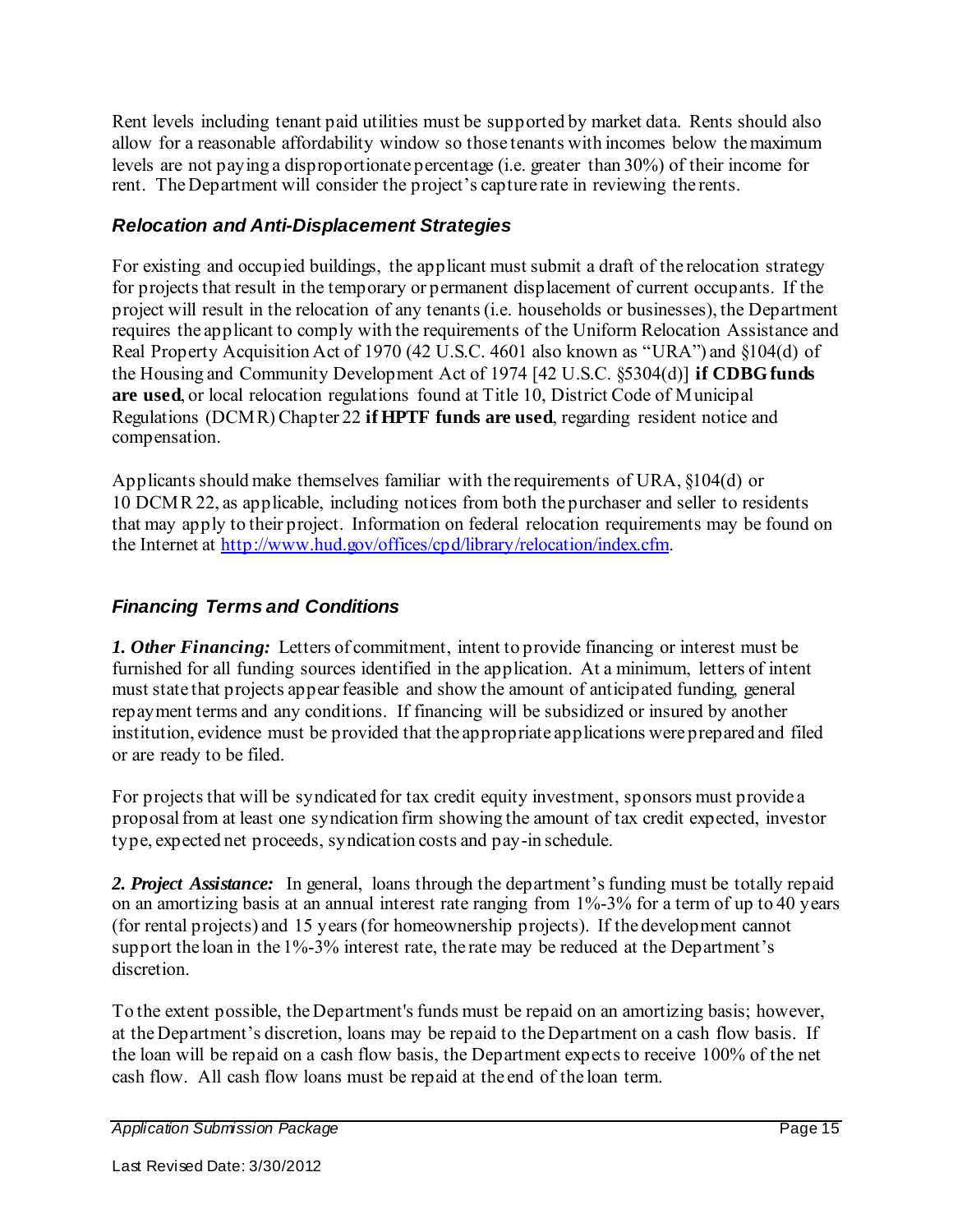The sponsor may request a waiver of this requirement in writing, with detailed and specific reasons for the waiver request, at the time of application or, if the need for the waiver arises after application, and before execution of letter of commitment, DHCD will evaluate each waiver request on a case-by-case basis.

#### *Construction or Rehabilitation Costs*

The construction or rehabilitation costs for projects must be within a reasonable range for the scope of work proposed. If the proposed costs per gross square foot exceed the maximum guidelines outlined below, sponsors must submit a request for waiver that includes a detailed explanation of the reason construction or rehabilitation costs are outside of these ranges. Otherwise, the project will not be considered for funding. Staff will evaluate waiver requests for reasonableness on a case-by-case basis to determine compliance with the threshold requirements. Construction or rehabilitation costs include all work, including site development, associated with the physical development of projects—together with the builder's overhead and profit, but not including architectural/engineering costs or other fees related to design and permitting. The projects' cost's are obtained by dividing the amount of the construction or rehabilitation contract by the gross square footage of the buildings to be constructed or renovated. The construction contingency should not be factored into this equation.

| <b>Maximum Construction Costs per Gross Square Foot</b>                    |              |                |                |
|----------------------------------------------------------------------------|--------------|----------------|----------------|
| <b>Type of Building</b>                                                    | <b>New</b>   | Substantial    | Moderate       |
|                                                                            | Construction | Rehabilitation | Rehabilitation |
| Townhouses                                                                 | \$135        | \$120          | \$85           |
| Garden Apartments/Condos                                                   | 115          | 105            | 75             |
| Residential Elevator Buildings $(\leq 5)$<br>floors) and Public Facilities | 130          | 115            | 85             |
| Mid-rise Buildings (8 or more floors)                                      | 160          | 140            | 100            |

For projects that consist of the rehabilitation of existing buildings, the Department has established a **minimum** rehabilitation standard to ensure that meaningful, and not just cosmetic, rehabilitation is undertaken. The total hard construction costs (exclusive of fees or overhead items) of rehabilitation for projects must be at least \$15.00 per square foot per unit and supported by a building evaluation report performed by an engineer or other qualified professional. This minimum may be waived for projects that can demonstrate both a strong need for preservation of affordable housing in the market area and that affordable housing units will be lost if the project is not financed using Department funds.

#### *Total Development Cost Limits:*

**Public Facilities**: Total development costs of public facilities will be evaluated on a case-bycase basis. Costs must be reasonable in comparison to acquisition, construction, rehabilitation and soft costs related to the development of similar facilities in DC.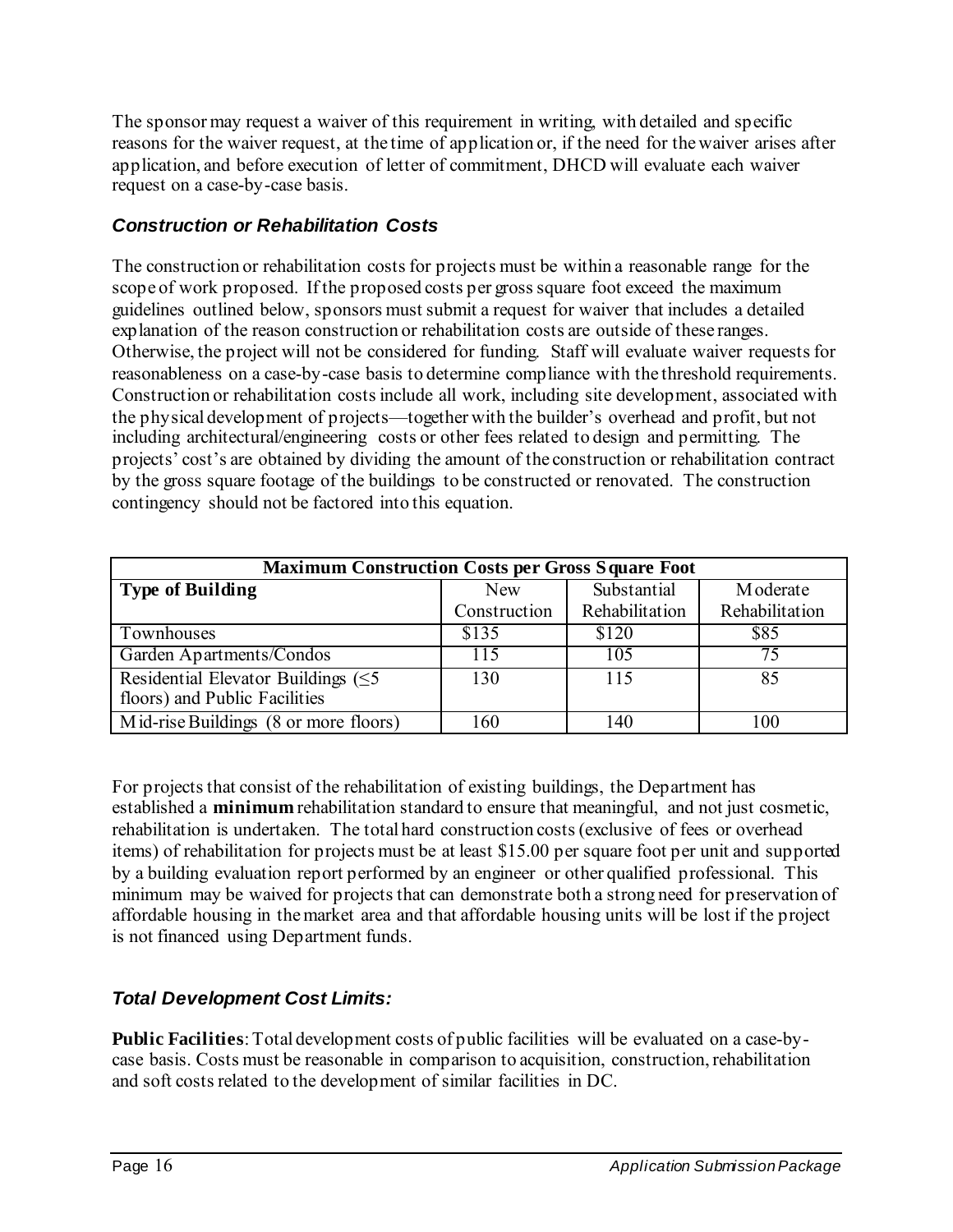**Residential Projects**: Residential development projects with exceptionally high total development costs (TDCs) per unit typically require higher DHCD subsidies—and thus reduce the resources available to benefit other households. Therefore, the TDCs of DHCD-funded projects may not exceed the amounts in the table below. Exceptions will be made only for applications for residential projects that provide a valid rationale for higher per unit TDCs with supporting data. Possible valid reasons for exceptions could include:

- A need for special amenities, fixtures, equipment, common space, etc. for special needs populations.
- A high property acquisition cost reflecting a "green/sustainable" location that is within walking distance of many services and transit.
- A high property acquisition and/or demolition cost reflecting the challenges of assembling property in areas which the District has indicated as a high priority for redevelopment.

| Maximum Total Development Costs (TDC) Per Residential Unit |             |           |           |
|------------------------------------------------------------|-------------|-----------|-----------|
|                                                            | Studios/1BR | 2 BR      | $3+BRs$   |
| Development Cost Limit                                     | \$230,000   | \$250,000 | \$270,000 |

To determine whether a proposed residential project complies with these TDC limits, DHCD will calculate the weighted average of bedroom sizes of all dwelling units proposed for DHCD subsidies and apply the appropriate dollar limit above. Projects that exceed these limits without a well-documented and justified request for an exception that is acceptable to DCHD will not be considered for funding.

#### *Lead Hazard Elimination*

The Department is committed to the goal of 100% elimination of risk from lead hazards in housing. Any rehabilitation of existing buildings must meet HUD/EPA clearance standards and must be certified by the District's Department of Health (DOH) as lead-safe. All abatement and clean-up must be carried out in accordance with the 1992 Housing and Community Development Act included in Title X (Title Ten) of 24 CFR 35 Subpart H – Rehabilitation; and with District requirements found in Title 6, of the D.C. Code. All abatement contractors or subcontractors must be certified and accredited by the District. For information on District abatement requirements, please call 202-535-1934, the Department of Health's Lead Paint Risk Assessment and Certification Office.

#### *Development Budget*

*1. Acquisition Price:* For projects involving acquisition and rehabilitation of existing buildings or the purchase of raw land, the acquisition price may not exceed the standards set forth below.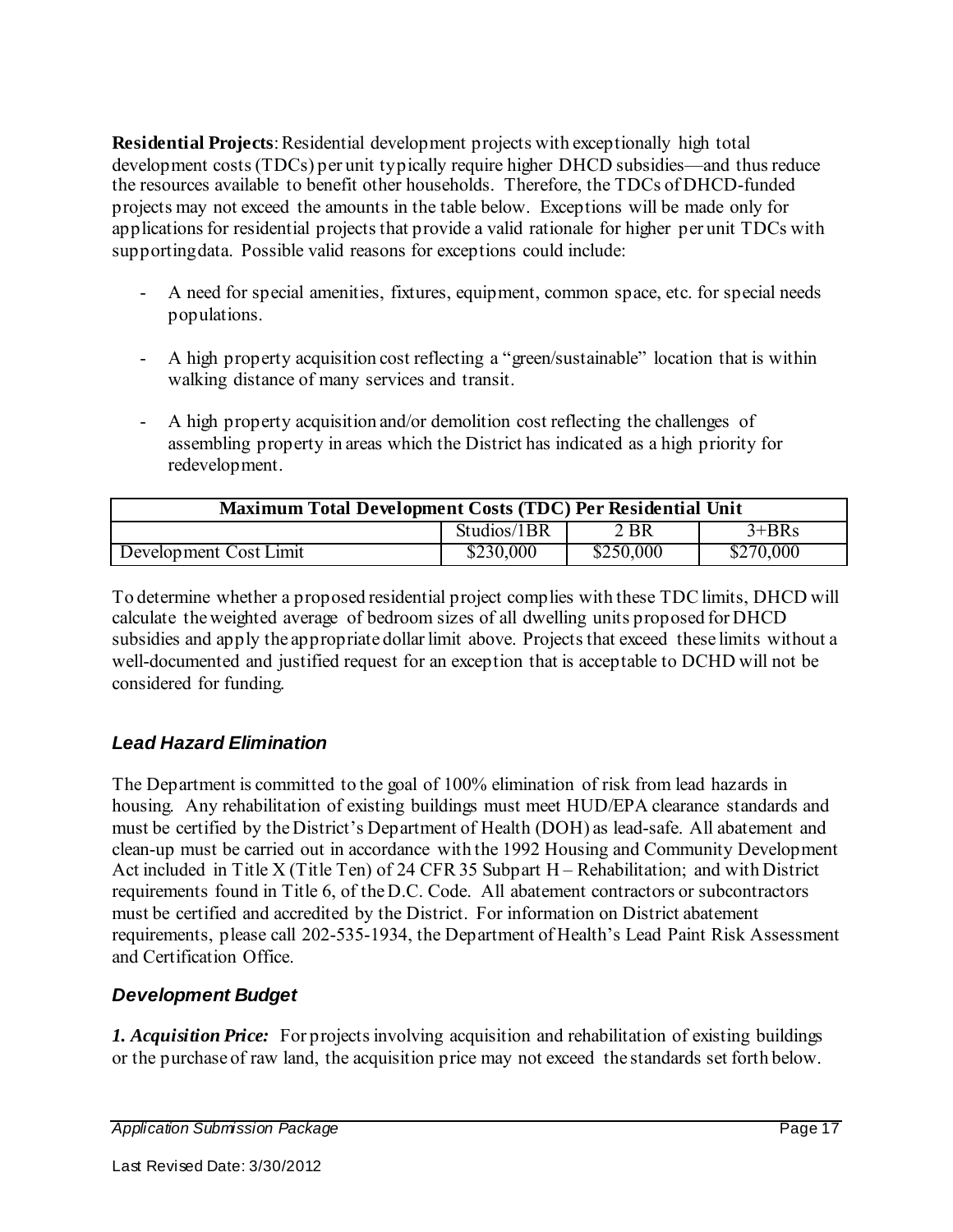- For an arm's length transaction, the maximum acquisition price may not exceed the lesser of the contract sales price or the "as is" appraised value of the property.
- For transactions involving a change in use, appraisals will include an "as is" value and an after rehabilitation value under its projected use. In such cases, the acquisition cost may not exceed the lesser of the two values or any lower value based upon the standards for related party transactions described in this section.
- For a related party transaction where the property was acquired less than two years before the application date, the maximum acquisition price may not exceed the lesser of the "as is" appraised value of the property or the original acquisition price plus carrying costs acceptable to the Department.
- For a related party transaction where the property was acquired two or more years before the application date, the maximum acquisition price may not exceed the appraised value of the property.
- For schools and other sites owned by the District, applicants may not use DHCD loan funds to purchase these sites for conversion to housing.

For purposes of this section, acquisition is defined as transfer of title and legal ownership. Applicants with questions regarding the definition of arms-length and related-party transactions should contact the Department.

The acquisition price must be supported by an appraisal performed by a licensed independent professional appraiser. The Department, in its sole discretion, may accept an appraisal that is required by another lender and prepared by an independent professional appraiser for that lender.

2. Syndication Related Costs: For projects that are syndicated for tax credits, the equity raise-up rate should be within current market standards. When the project's gap analysis is performed, the Department will review the raise-up rate to ensure that it is competitive in the tax credit market.

*3. Operating Reserves:* Operating reserves shall range from three to six months of projected operating expenses plus all required must pay" debt service payments and monthly replacement reserve payments. The application requires the Sponsor/Developer to include a narrative explaining how the operating reserve will be established. For projects with proposed operating reserves that are outside of this range, sponsors must submit a request for a waiver that includes a detailed explanation of the reasons operating reserves for the project should be set at a different level. Staff will evaluate waiver requests for reasonableness on a case-by-case basis to determine compliance with the threshold limits. The Department when evaluating guaranties for completion, lease-up, or operations will consider the demonstrated financial capacity and liquidity of the owner or other guarantor.

At a minimum, funded operating reserves must remain in place until the project has achieved economic break-even operations for a fiscal year confirmed by its annual audit and has reached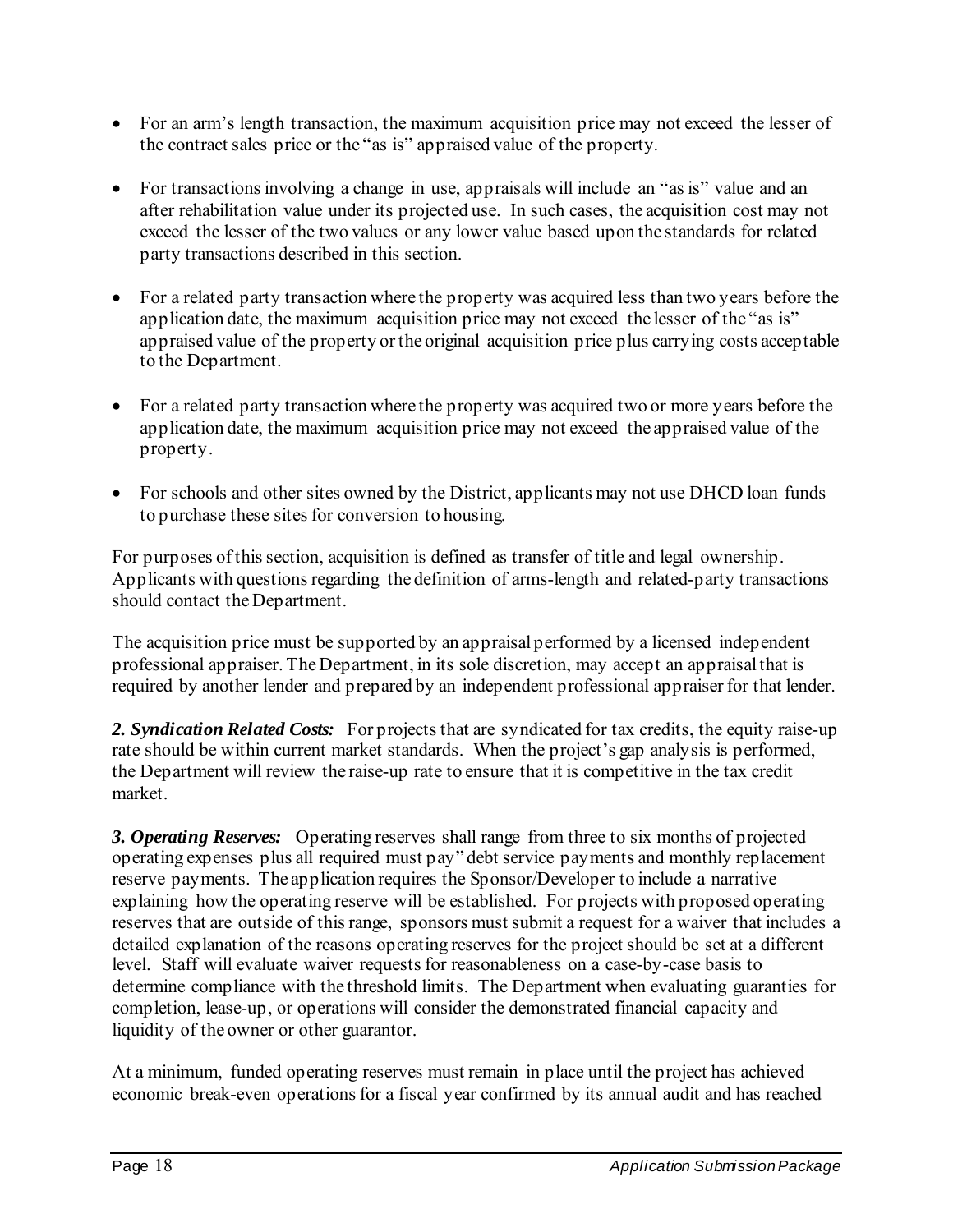90% occupancy for 12 consecutive months. Reserves may then be released over the next three or more years at the discretion of the Department, provided the project continues to achieve economic break-even operations and 90% occupancy. Upon release, operating reserves generally may be used to pay any outstanding deferred developer's fee and then should be used to reduce any DHCD loan.

#### *Limitation on Fees*

Fees in the development budget are limited according to the standards established by the Department. Projects subject to federal subsidy layering requirements have the same limitations under a Memorandum of Understanding between the Department and HUD.

| Category                        | Limitation                                                |
|---------------------------------|-----------------------------------------------------------|
| Builder's Profit                | 5% to 10% of the net construction costs                   |
| Builder's Overhead              | $2\%$ to $3\%$ of the net construction costs              |
| General Requirements            | $5\%$ to $10\%$ of the net construction costs             |
| <b>Architect Design</b>         | $2\%$ to 5% of the construction contract                  |
| <b>Architect Administration</b> | 1% to 3% of the construction contract                     |
| Developer's Fee                 | 10% to 15% of total development costs not to exceed \$2.5 |
|                                 | million.                                                  |

Please see below for additional information

*1. Net Construction Costs:* Net construction costs are equal to the construction contract amount less builder's profit, builder's overhead, general requirements and bond fees.

*2. Builder's Profit:* A builder's profit is permitted even if a relationship or identity of interest exists between the developer and general contractor. However, all general contractors must meet departmental guidelines and be approved to act as a general contractor for the project. The allowable profit will range from 5% to 10% of the net construction costs.

*3. Builder's Overhead:* Allowable builder's overhead may range from 2% to 3% of the net construction costs with the lower percentage applicable to larger projects and the higher percentage to projects of lesser amounts.

*4. General Requirements:* The allowable general requirements are determined based on the size of the project. General requirements may range from 5% to 10% of net construction costs.

*5. Architect's Fees:* The allowable architect's fee for project design may range from 2% to 5% of the construction contract amount. For architectural administration, the allowable fee may range from 1% to 3%.

*6. Developer's Fee:* The developer's fee must include all fees paid to processing agents and development consultants. The range of allowable developer's fees is from 10% to 15% of total development costs based on the table below. The developer's fee may not exceed \$2.5 million. For projects with proposed developers' fees in excess of \$2.5 million, sponsors must submit a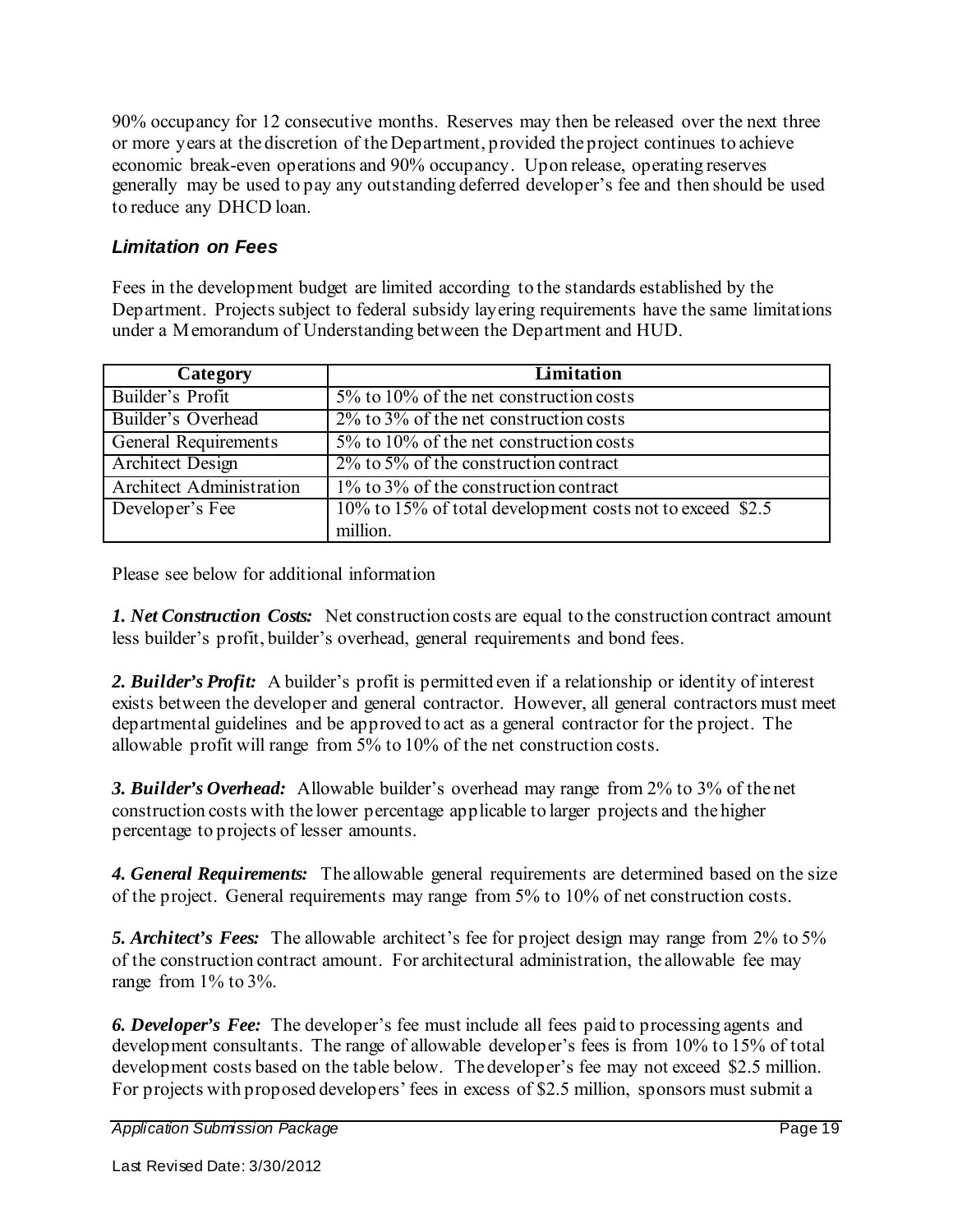request for a waiver that includes a detailed explanation of the reasons for increased developer's fee. Staff will evaluate waiver requests for reasonableness on a case-by-case basis to determine compliance with the threshold requirements. Any fee in excess of \$2.5 million must be recommended by DHCD's Loan Review Committee and approved by the Director of the Department. Increasing the fee to increase the tax credit basis is not a valid justification for a waiver.

| <b>Fee on Development Costs</b>  | <b>Fee on Acquisition Costs</b>   |
|----------------------------------|-----------------------------------|
| 15\% on first \$10,000,000       | 5\% on first \$10,000,000         |
| 10\% on amount over \$10,000,000 | 2.5% on amounts over \$10,000,000 |

Total development costs include the following: expenses related to the actual construction or rehabilitation of the project; fees related to the construction or rehabilitation such as architecture, engineering and legal expenses; financing fees and charges such as construction interest, taxes, insurance and lender fees; and acquisition related costs. Total development costs do not include the following: hard or soft cost contingencies, syndication related costs; funded guarantee and reserve accounts that are required by lenders or investors; and developers' fees.

#### *Financial Pro Forma*

The financial pro forma of projects will be evaluated based on a review of estimated operating expenses, construction costs, reserve for replacement deposits, vacancy rates and debt service coverage ratios. Sponsors must submit a minimum 20-year pro forma. Optional: Can use 20 year pro forma located in Application Form 202.

*1. Operating Expenses:* Estimated annual operating expenses, including real estate taxes and excluding reserve for replacement deposits, should range from \$4,000 to \$6,000 per unit. For projects with proposed operating expenses that are outside of this range, sponsors must submit a request for waiver that includes a detailed explanation of the reasons operating expenses are expected to be outside the range and support these estimates by the market analysis submitted with the application. Staff also will evaluate, where possible, waiver requests for reasonableness on a case-by-case comparison basis against similar properties in the DHCD portfolio to determine compliance with the threshold requirements.

*2. Reserve for Replacement Deposits:* Proposed reserve for replacement deposits must not be less than the **minimum** standards for the scope of work proposed.

- For new construction or substantial rehabilitation projects a minimum annual deposit of \$400 per unit annually.
- For moderate rehabilitation projects a minimum annual deposit of \$500 per unit annually.

For rehabilitation projects, a capital needs assessment or comparable engineering report will be required before closing in order to establish a final amount for the reserve for replacement deposit. For all projects, the Department reserves the right to adjust the reserve for replacement amount based on a new capital needs assessment every five years.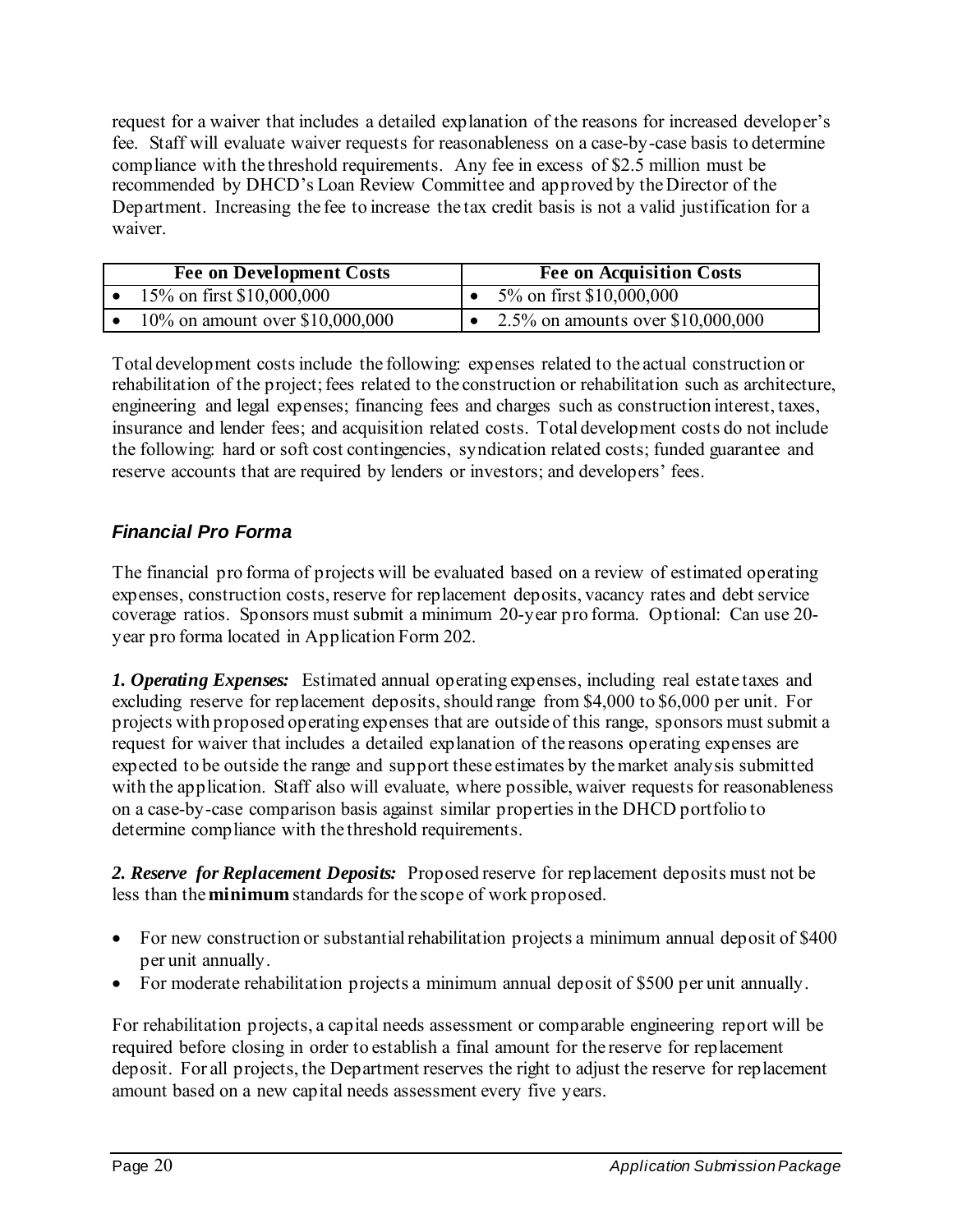*3. Vacancy Rate:* The pro forma vacancy rate must be supported by the market environment described in the appraisal. During subsequent underwriting by Department staff, the rate may be adjusted up or down to reflect documented market conditions.

*4. Debt Service Coverage Ratios:* For DHCD subordinated debt, projects must have a minimum debt service coverage ratio of 1.2 by the end of the first year of sustained operations taking into account all debt service payments, including proposed DHCD debt service for amortizing loans with fixed monthly payments (as opposed to "cash flow" loans).

*5. Project Phasing:* Applications for subsequent phases of projects already in receipt of a reservation of loan funds or tax credit allocations must show evidence that the original phase(s) of the project achieved sustaining occupancy. DFD defines sustaining occupancy for this purpose as a minimum of 3 months of break-even operations and 90% or above occupancy. The Department may waive this requirement upon specific request provided that such requests include a market study meeting the criteria of this plan and demonstrating that the subsequent phase(s) will not adversely affect the leasing and operations of the initial phase.

#### *Project Schedule*

Sponsors must submit a project completion schedule with the application. Sponsors are expected to meet the development schedules as proposed if projects are approved for reservations of funding. In cases where a zoning change, variance or exception is necessary, schedules must be consistent with the analysis provided by the development team's zoning attorney or engineer.

The Department must approve any significant deviations from project schedules. In these cases, sponsors must submit updated schedules, including an explanation for the delays, to the Department for review. Sponsors must promptly notify the Department if for any reason projects that received reservations become infeasible. The Department will monitor the progress of projects to ensure timely completion, as the applicant's processing schedule must be consistent with the Department's loan submission process.

## **SECTION 5: APPLICATION FORM INSTRUCTIONS (202)**

This section provides information for completing the Form 202 application form. The specific information that is to be entered into the individual fields on the application form is described in detail below.

#### *General Information – Page 1*

**Funding Applied For.** Show the amount of financing for which you are applying.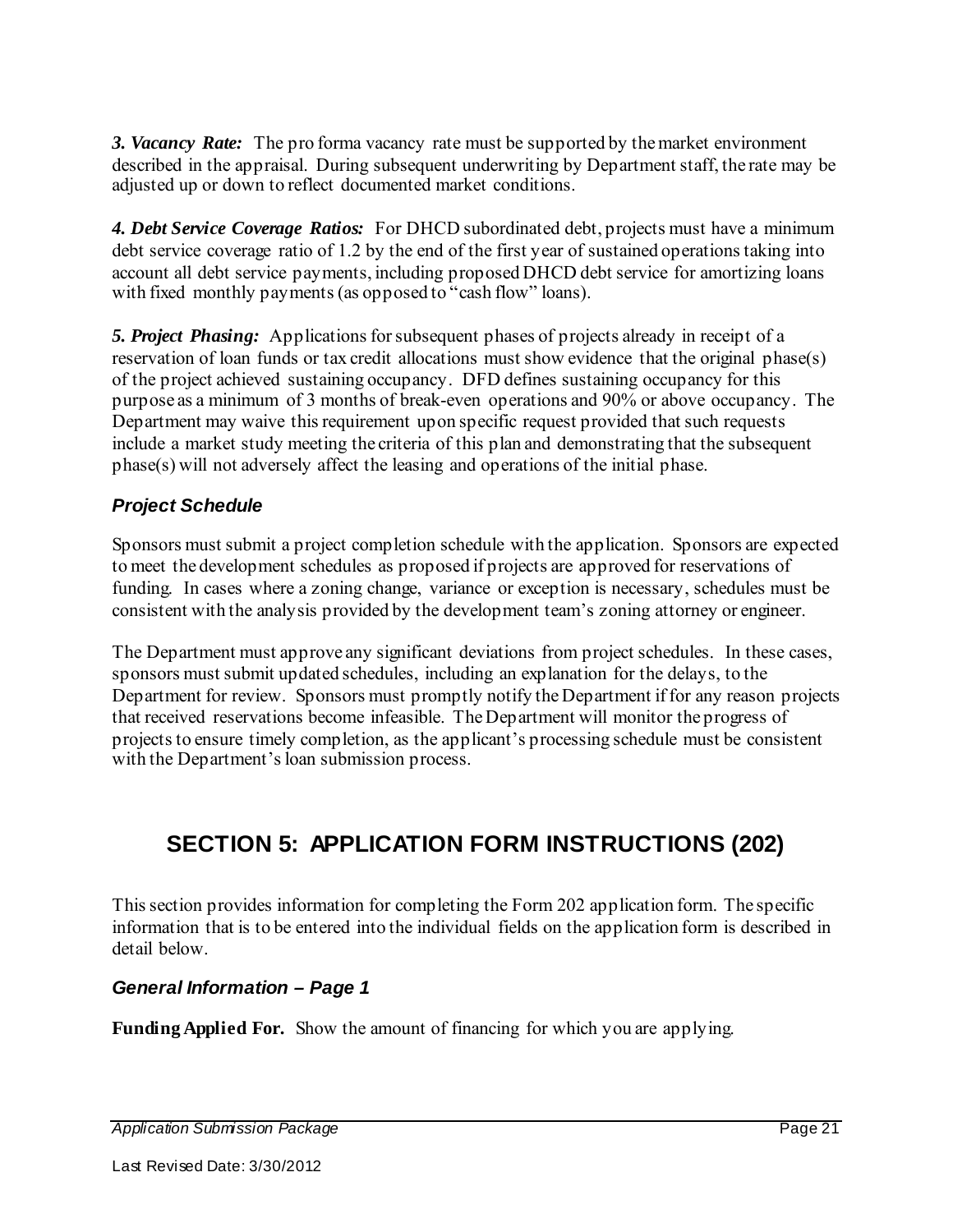**Project Name and Location.** Show the name of the project and address. If you do not have a specific street address, provide the lot, parcel and tax map numbers for the project's site. Other information required includes the project's census tract and ward.

**Applicant Information.** Show the name, mailing address, contact person and title, telephone number, facsimile number and e-mail address of the entity that is applying for financing.

**Ownership Entity Information.** Show the name, taxpayer's identification number and type of entity that will ultimately be the borrower or recipient of the tax credits and own the project. If the ownership entity has not yet been formed, please indicate. All ownership entities must be formed with taxpayer identification numbers shortly after reservation letters are received. For corporations and controlling general partners, provide the name, taxpayer identification number, percentage of ownership interest for each individual or entity and whether the entity is a nonprofit corporation.

#### *Project Information – Pages 2-3*

**Amenities.** Indicate the amenities planned for the development.

**Type of Project.** Indicate the type of development being undertaken by marking all appropriate boxes. *See DHCD Financing Application Form 202 for guidance if the proposed project is a homeownership project.* 

**Existing Building Information.** For the rehabilitation of existing buildings indicate the current percentage of units occupied; whether the rehabilitation will include compliance with historic standards; whether tenants will be permanently or temporarily relocated during the rehabilitation; and the year the building was originally constructed.

**Number of Residential Buildings.** Show the total number of each type of building included in the project's design.

**Total Land Area.** Show the total acreage of the project site(s).

**Total Building Area.** Show the gross square footage of all buildings in the project.

**Type of Occupancy.** Indicate the number of units that will be occupied by individuals or families, the elderly, for commercial uses or for special needs.

**Special Needs Housing.** Show the number of units that will serve special housing needs. If a listed option does not describe your project, show the units under other and provide a brief description.

**Preservation of Affordable Units.** If the project involves the preservation of affordability units for a building with expiring federal subsidies, indicate so here.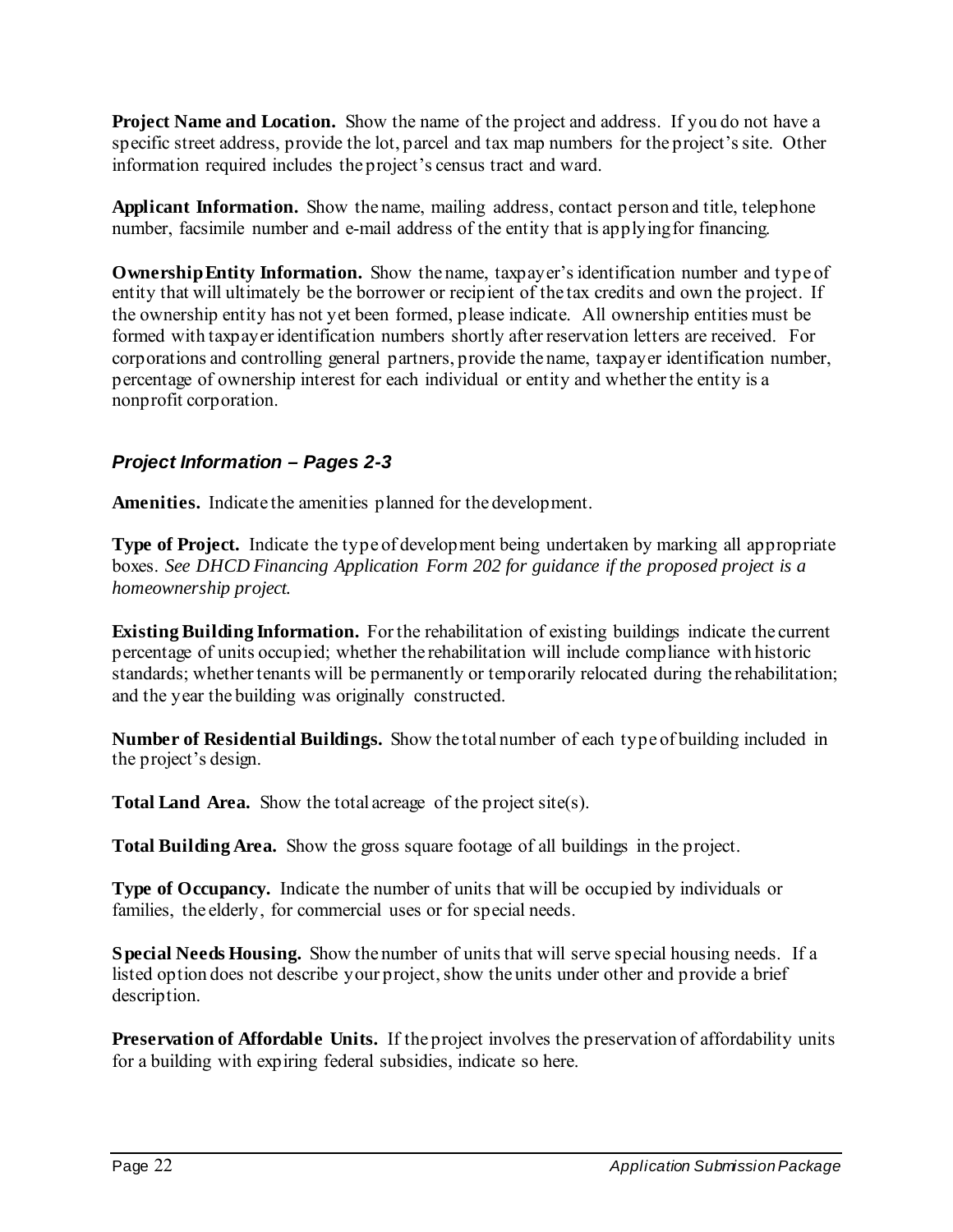**Occupancy Restrictions of Project.** Show the number of units that will be income restricted at each income level. All units in the project should be included. Changes to income restrictions after approval could cause the loss of a funding reservation.

**Low-Income Use Restrictions.** Indicate the total number of years for which low-income units in the project will be restricted for occupancy.

**Anticipated Development Schedule.** Show the month and year that each stage of the development has been or is scheduled to be completed. For site control, indicate if the sponsor currently has site control, the date control expires and the expected date the ownership entity will acquire the site. Acceptable forms of site control include deeds, contracts of sale, leases with purchase options or other forms acceptable to the Department. For zoning, indicate the current zoning. If a change or variance of the zoning is necessary, show the date of application, final hearing and final approval.

Substantial completion is the date when 95% of the rehabilitation or construction is complete, all certificates of use and occupancy have been issued, and the architect has issued the certificate of substantial completion. Sustaining occupancy is when the project's income is sufficient to cover operating expenses and debt service for six consecutive months.

#### *Development Team – Pages 4-8*

**Development Team Members.** For each member of the development team, show the entity's name, mailing address, contact person and title, telephone number, facsimile number, e-mail address, and Duns number.

**Development Team History.** Answer each question concerning the history or prior performance of the members of the development team. If you answer yes to any of the questions, provide a brief explanation.

**Nonprofit Participation.** This section must be completed if the application involves a nonprofit entity and you are seeking additional points under the selection criteria.

**Other District or Federal Involvement.** If the project involves the D.C. Housing Authority or D.C. Housing Finance Agency, or other District of Columbia or federal agencies and you are seeking additional consideration, complete the section in the Form 202 under "Community Based Involvement".

#### *Project Income – Pages 9-10*

**Residential Rental Income: Low Income Units.** For all low-income units in the project**,** show: the number of bedrooms and baths per unit; percent (%) of median income; the number of units of this size and type; the unit size in net leasable square footage; tenant paid utilities; and the contract rent to be paid by the tenant. The monthly income is the contract rent, adjusted for utilities, and multiplied by the number of units of this size and type. Calculate annual income by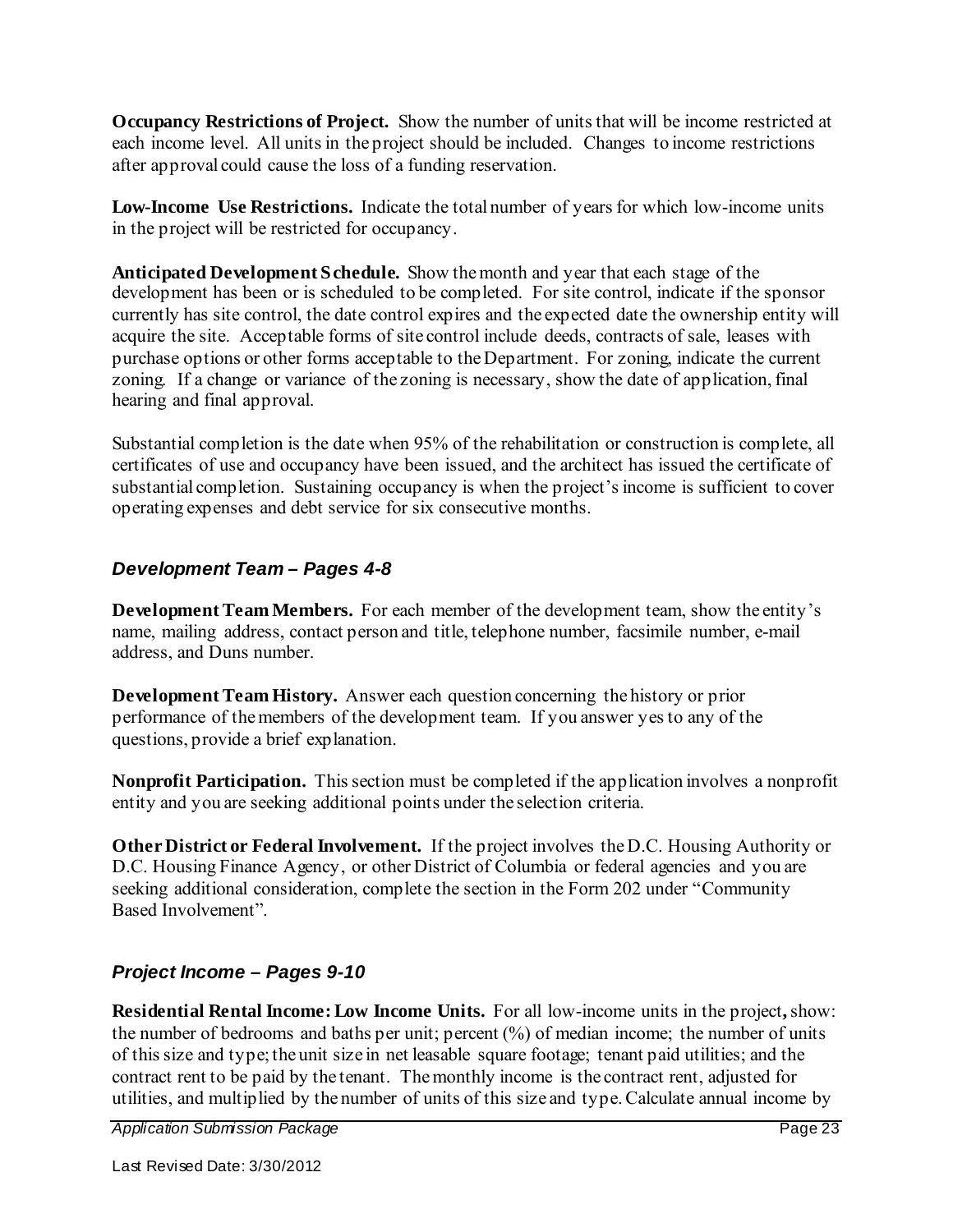multiplying the monthly income by 12 months. The total net leasable square footage for all units is the sum of the unit size multiplied by the number of units for each size and type. To calculate the vacancy allowance, multiply the total annual income for the market rate units in the project by an estimated vacancy rate. The vacancy rate is based upon an analysis of similar projects in the market area. Subtract the vacancy allowance from the total annual income to determine the effective gross income of the market rate units.

**Residential Rental Income: Market Rate Units.** For all market rate units in the project (not reserved for households at or below 80% of the area median income), show: the number of bedrooms and baths per unit; the number of units of this size and type; the unit size in net leasable square footage; and the contract rent paid by the tenant. The monthly income is the contract rent multiplied by the number of units of this size and type. Calculate annual income by multiplying the monthly income by 12 months. The total net leasable square footage for all units is the sum of the unit size multiplied by the number of units for each size and type. To calculate the vacancy allowance, multiply the total annual income for the market rate units in the project by an estimated vacancy rate. The vacancy rate is based upon an analysis of similar projects in the market area. Subtract the vacancy allowance from the total annual income to determine the effective gross income of the market rate units.

**Nonresidential Income.** Nonresidential income includes but is not limited to commercial space, parking, laundry facilities and vending machines. For all nonresidential income in the project, show a description of the income type and/or size; the square footage (if applicable) and the income generated. Calculate annual income by multiplying the monthly income by 12 months. The vacancy allowance is calculated by multiplying the total annual nonresidential income by an estimated vacancy rate that is based upon an analysis of similar projects in the market area. Subtract the vacancy allowance from the total annual income to determine the effective gross income for nonresidential units.

**Nonresidential Income for Public Facilities.** Specification and justification of nonresidential income is an especially critical component of applications for CDBG-funded public facilities. For these applications, show and justify: a) expected fees or other charges for service delivery, b) expected usage of the facility, c) committed sources of operating revenue, aside from fees for service, and d) expected (but not committed) sources of operating revenue, aside from fees for service.

**Effective Gross Income.** This is the sum of the effective gross income for all income producing units in the project (low income, market rate and nonresidential sources).

**Non-Income Producing Units.** For all community, common and other non-income producing units or spaces included in the project, show the number of units (if applicable) and the square footage of each type of space. The total square footage for all units is the sum of the unit size multiplied by the number of units for each size and type. Manager's units where the occupant is not being charged rent should be included here.

**Tenant Paid Utilities.** If tenants will pay monthly utilities, show the type of utilities by marking the appropriate box.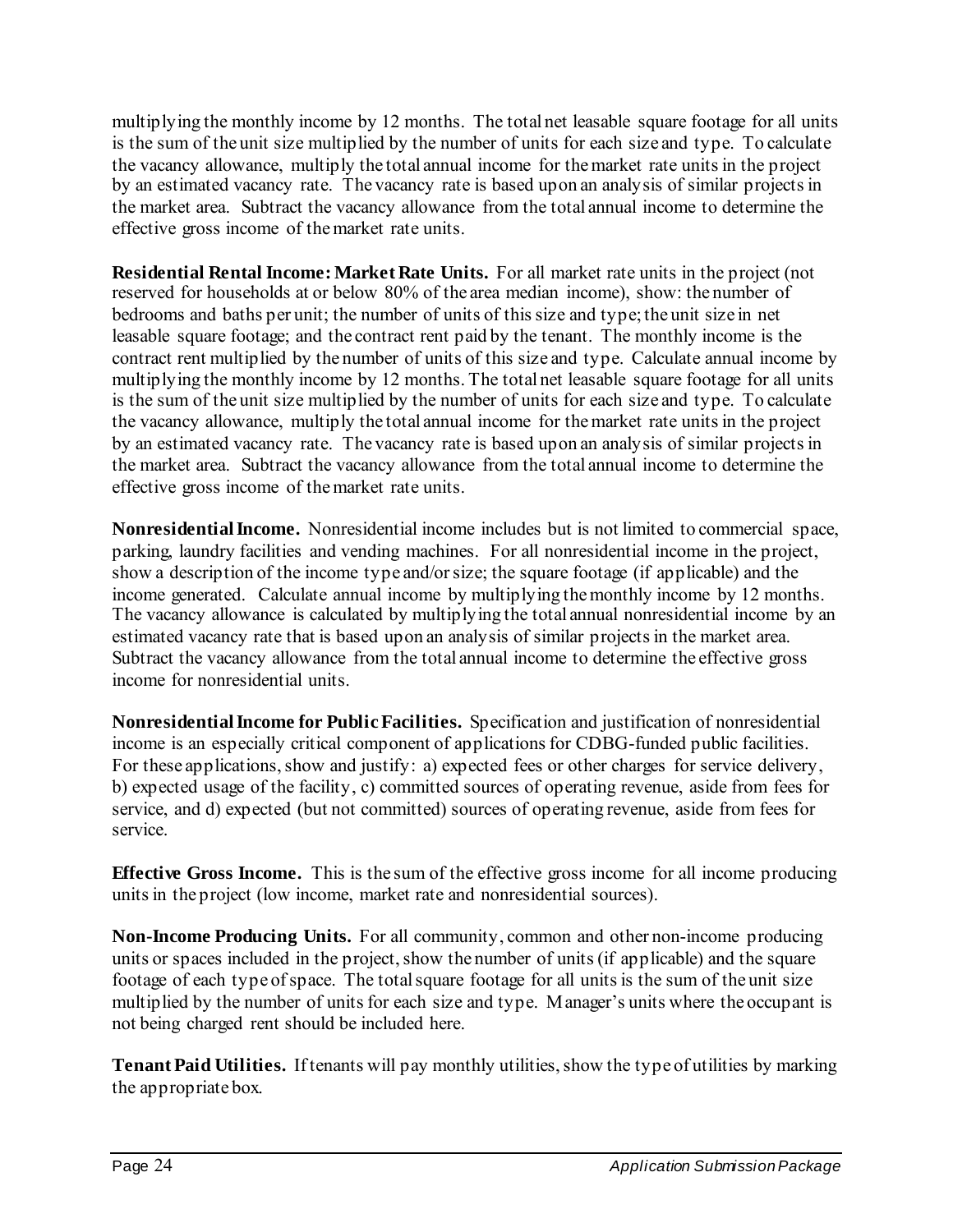#### *Project Expenses – Page 11-12*

Fill in the annual estimated expenses for each type listed that is applicable to the project. A management fee is calculated by multiplying the Effective Gross Income by an annual percentage rate. Utility expenses include only those items paid by the owner and should not include tenant paid utilities.

**Total Operating Expenses.** This is the sum of total administrative expenses, total utility expenses, total operating and maintenance expenses, total taxes and insurance and reserve for replacement deposits.

**Net Operating Income.** Calculate the project's Net Operating Income by subtracting the Total Operating Expenses from the Effective Gross Income for all units.

#### *Uses of Funds – Pages 13-15*

Fill in the total estimated cost for each use of funds listed that is applicable to the project. Please consult your accountant or attorney for more information before submitting an application for funding.

**Construction or Rehabilitation Costs.** Net construction costs (shown in the Department's Form 212 – Summary Cost Estimate and Form 215 – Detailed Cost Estimate) are construction costs that do not include a builder's general requirements, builder's profit, general overhead, bond premium, construction contingency or other fees. Also indicate the builder's general requirements, builder's profit and overhead, as a percentage of net construction costs. For limits on builder's general requirements, builder's profit and general overhead refer to Section 4, page 16. Bond premiums include the actual premium paid for performance and payment bonds or the actual cost paid to a lending institution for letters of credit to assure construction completion. A construction contingency of 5% to 10% of the total construction contract is required to fund unforeseen construction work items. The sponsor may pledge the developer's fee to cover the contingency instead of including the construction contingency on this line.

**Fees Related to Construction and Rehabilitation.** For the architect's design and supervision fees, show the applicable percentage of the total construction contract. Real Estate Attorney Legal fees directly related to closing the loans are tax credit basis eligible. Marketing costs are generally limited to 1% of total development costs and must be supported by a budget. For limits on the architect's design fee, architect's supervision fee and legal fees refer to Section 4, page 16.

**Financing Fees and Charges.** Construction interest is calculated on the funds disbursed during the construction loan period based on a projected monthly draw schedule. Mortgage Insurance Premium is the premium charged for mortgage insurance during the construction loan period only. Title and recording costs are those estimated by the title attorney. A financing (soft cost)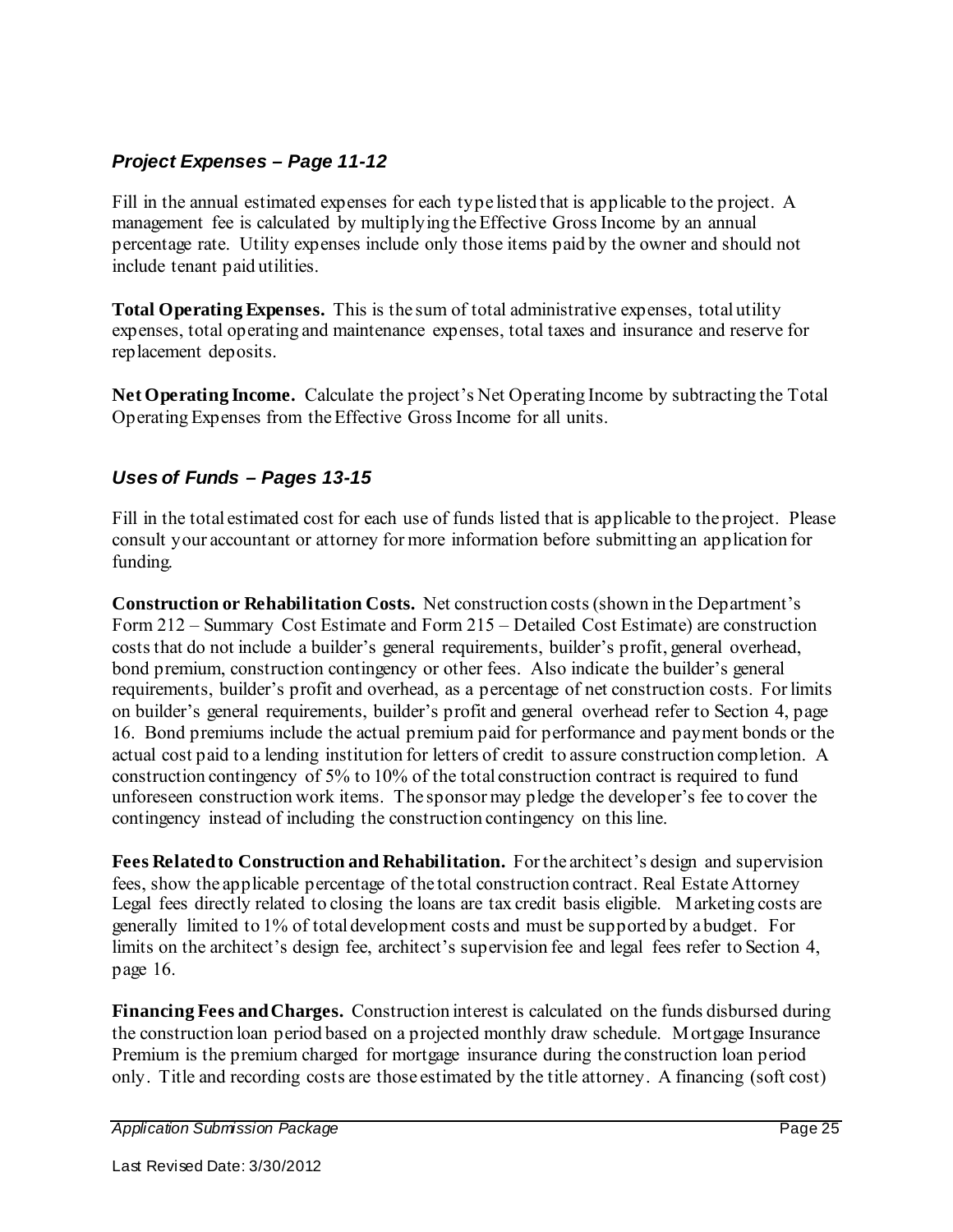contingency may not exceed 1% of total development costs to cover unanticipated interest and financing costs.

**Acquisition Costs.** If the site includes existing buildings, allocate the cost between land and buildings. Generally, there cannot have been any transfer of ownership within the past 10 years for buildings to be eligible for an acquisition tax credit.

**Total Development Costs.** This is the sum of total construction costs, total fees, total financing fees and charges, and total acquisition costs.

**Developer's Fee.** All fees for processing agents and development consultants must be paid from this fee. The Department will not finance the developer's fee. Generally, the developer's fee may not exceed \$2.5 million.

**Syndication Related Costs.** These are costs incurred when syndicating a project with historic tax credits or Low-Income Housing Tax Credits. Syndication related costs may not be paid with Department loan proceeds. Generally, these costs are not included in the project's tax credit basis.

**Guarantees and Reserves.** Guarantees and reserves should include only funded amounts required by the Department, other lenders or syndication firms and cannot be funded with Department loan proceeds.

**Total Uses of Funds.** This is the sum of total development costs, developer's fee, total syndication related costs, and total guarantees and reserves.

**Maximum Developer's Fee.** The developer's fee is calculated as a percentage of total development costs. A fee of up to 15% is allowed on the first \$10 million of total development costs (less acquisition-related costs, construction, and soft cost contingencies) and up to 10% on total development costs (less acquisition-related costs and construction and soft cost contingencies) over \$10 million. A fee of up to 5% is allowed on the first \$10 million of acquisition-related costs and up to 2.5% on acquisition-related costs over \$10 million. Generally, the total developer's fee may not exceed \$2.5 million.

#### *Sources of Funds – Pages 16-17*

**Primary Debt Service Financing.** For all projects required that have primary debt service, indicate the type of funds, the name of the bond issuer or lender, the required debt coverage ratio (DCR), the total annual payment, the interest rate, the amortization period of the loan, the actual loan term, and the maximum supported loan amount. Also, show the annual payment associated with any bond insurance premium.

**Subordinate Debt Service Financing.** For all loans that are subordinate to primary debt, show the type of funds, the name of the lender, the DCR and the percentage of cash flow that will be applied to payments due on the loan, the anticipated annual payment, the interest rate, the loan term, and the loan amount. Calculate the maximum loan amount from DHCD on the application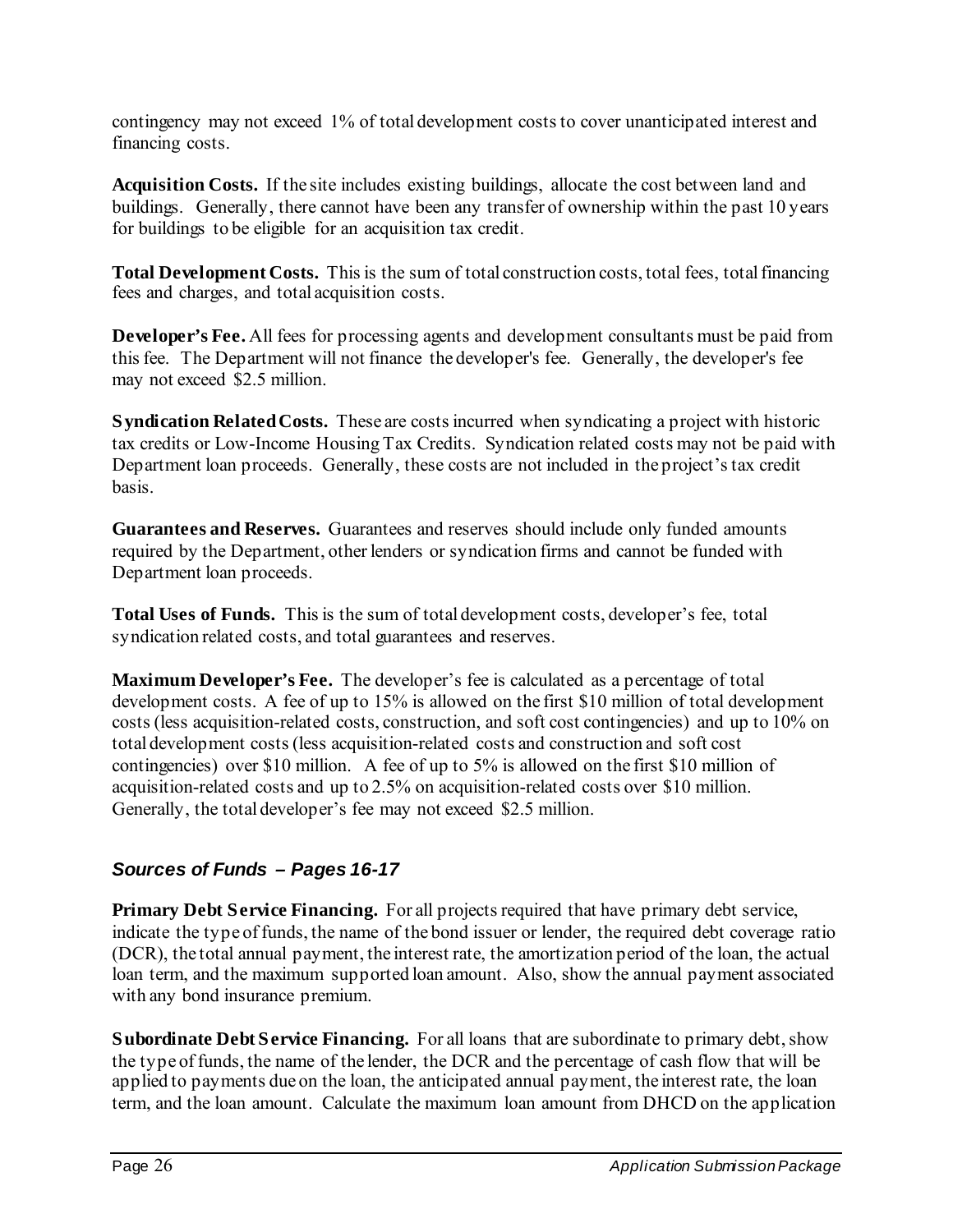form. Generally, the DHCD loan (from all sources) may not exceed \$2.0 million. For grants, show the type of funds, the name of the grantor if not DHCD, the term of the grant (if applicable), and the amount of the grant.

**Total Debt.** Add the total loan amounts for the cash flow loans and the total maximum mortgage amounts for the debt service financing to determine the total debt.

**Equity.** Indicate the source and amount of equity proceeds generated from the sale of low income and/or historic tax credits. Also, identify the developer's equity that is not from syndication proceeds. The Department requires that equity from the sale of competitively allocated tax credits be sufficient to cover syndication related costs, guarantees and reserves, developer's fee and at least 10% of total development costs.

**Total Sources of Funds.** The total sources of funds are the sum of the total financing and the total equity and must equal the total uses of funds.

**Maximum DHCD Loan Amount.** Notwithstanding the above, the maximum Department loan amount is calculated on the cost of the project and the amount of gap financing needed. Subtract the total debt service maximum mortgage amount, financing from non-Departmental sources, the amount of any other cash flow loan, historic tax credit syndication proceeds and Low-Income Housing Tax Credit proceeds from the project's total development costs.

#### *Project Summary Information – Pages 21-22*

**General Information.** Provide the project information, funding applied for, and occupancy restrictions of the project.

**Project Income.** Indicate total units, annual income, and vacancy rates for the low-income units, market rate units and nonresidential sources from the Project Income worksheet. The years until sustaining occupancy are the number of years between the application submission date and the estimated date of sustaining occupancy shown in the anticipated development schedule. For the annual trending, fill in the estimated annual increase in rents. The trend can be based upon experience with similar projects or determined in the market study. Calculate the trended income (at the time of sustaining occupancy) by multiplying the annual income by the sum of the years until sustaining occupancy and annual trending rate and adding this result to the annual income. The vacancy allowance is the sum of the trended income multiplied by the vacancy rate for each unit type. These are the figures to be entered into the first year of the 20- Year Operating Pro Forma in the next worksheet.

**Project Expenses and Cash Flow.** Fill in the annual expense for each project expense category from the Project Expenses worksheet. For administrative, utility, operating maintenance, taxes, insurance, and reserve for replacement, indicate the number of years until sustaining occupancy and the annual trending rate. The management fee is not trended but is always a percentage of effective gross income. The other expenses are trended by multiplying the annual expense by the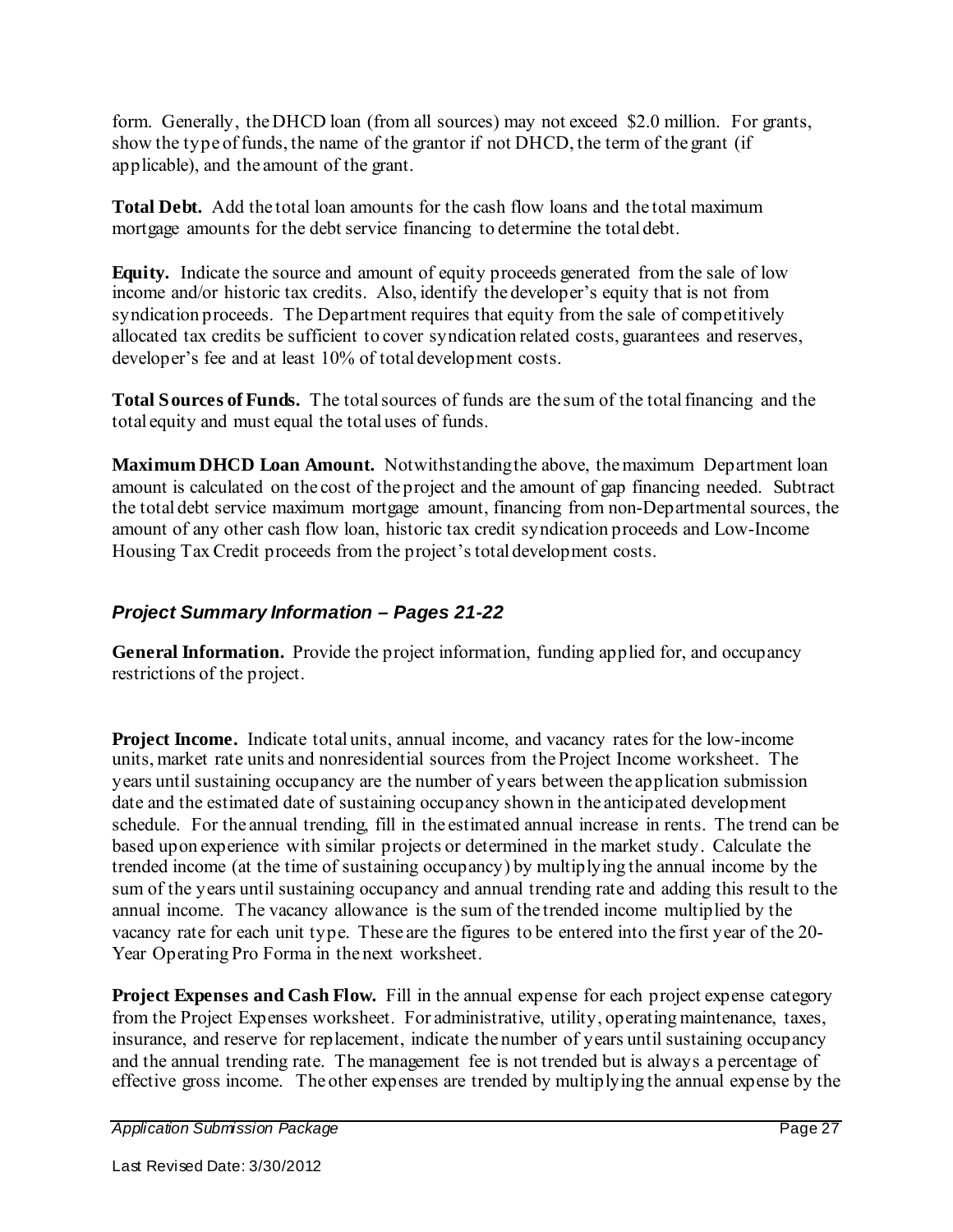sum of the years until sustaining occupancy and annual trending rate and adding this result to the annual expenses.

**Sources and Uses of Funds.** Enter the summary information from Sources of Funds and Uses of Funds worksheets.

**Project Description.** Enter a narrative description that highlights the unique or innovative characteristics of the project.

#### *20-Year Operating Pro Forma – Pages 23-24*

**Income.** Enter the trended amounts into year one from the Project Summary Information worksheet. Each year after that, the annual income for the low income, market rate and nonresidential units should be trended forward by the rate shown in the Project Summary Information worksheet. Multiply the previous year's income by the trending rate and add it to the previous year's annual income. The vacancy allowance is the sum of the vacancy rate times the gross income for each type of income.

**Expenses.** Enter the trended expenses shown on the Project Expenses and Cash Flow table in the Project Summary Information section in year one. The management fee is not to be trended. Other expenses are trended annually by multiplying the previous year's expenses by the trending rate and adding it to the previous year's expenses. The trended net operating income is calculated by subtracting the trended expenses from the trended effective gross income.

**Primary Debt Service Financing.** Annual debt service payments are entered for each year from the Debt Service Financing table in the Project Summary Information section. The debt coverage ratio is calculated by dividing the net operating income by the total debt service payments.

**Subordinate Debt Service Financing.** Annual cash flow payments are calculated for each year by multiplying the cash flow by the Percentage of Cash Flow for Payment shown in the cash flow financing table in the Project Summary Information worksheet. The remaining cash flow is calculated by deducting debt service and cash flow payments from the trended net operating income. The debt coverage ratio is calculated by dividing the net operating income by the sum of the total debt service payments and the total cash flow debt payments.

## **SECTION 6: APPLICATION FORMS**

A Development Finance Division (DFD) Financing Application -- Form 202 -- must be submitted that reflects all aspects of the project, including estimated development and operating budgets and pro forma. The application for funding must include the Project Narrative (Appendix 1) and all applicable exhibits (See Exhibit Checklist) and attachments as described in this package. One (1) CD copy and one (1) hard copy of the application in a three-ring notebook binder with each exhibit tabbed must be sent to DHCD.

On or about **April 3, 2012**, the application forms will be available on the DHCD website.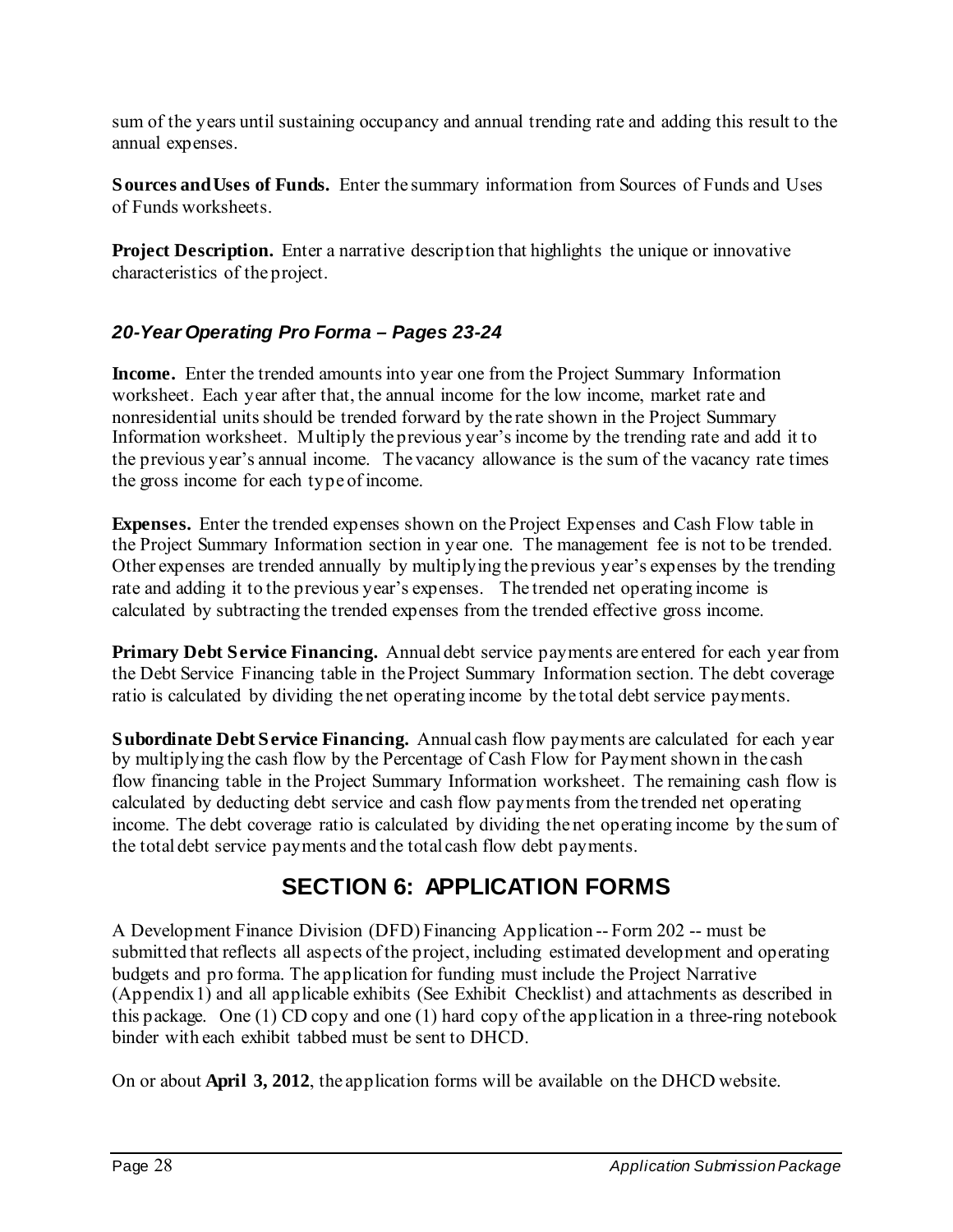#### **ATTACHMENTS – See Electronic Forms**

- Form 202 DFD Financing Application (form provided -- executed hard copy mandatory)
- □ Form 202 Completed electronic version of the DFD Financing Application provided on the CD
- $\Box$  Project Narrative (Appendix 1)
- $\Box$  Exhibit Checklist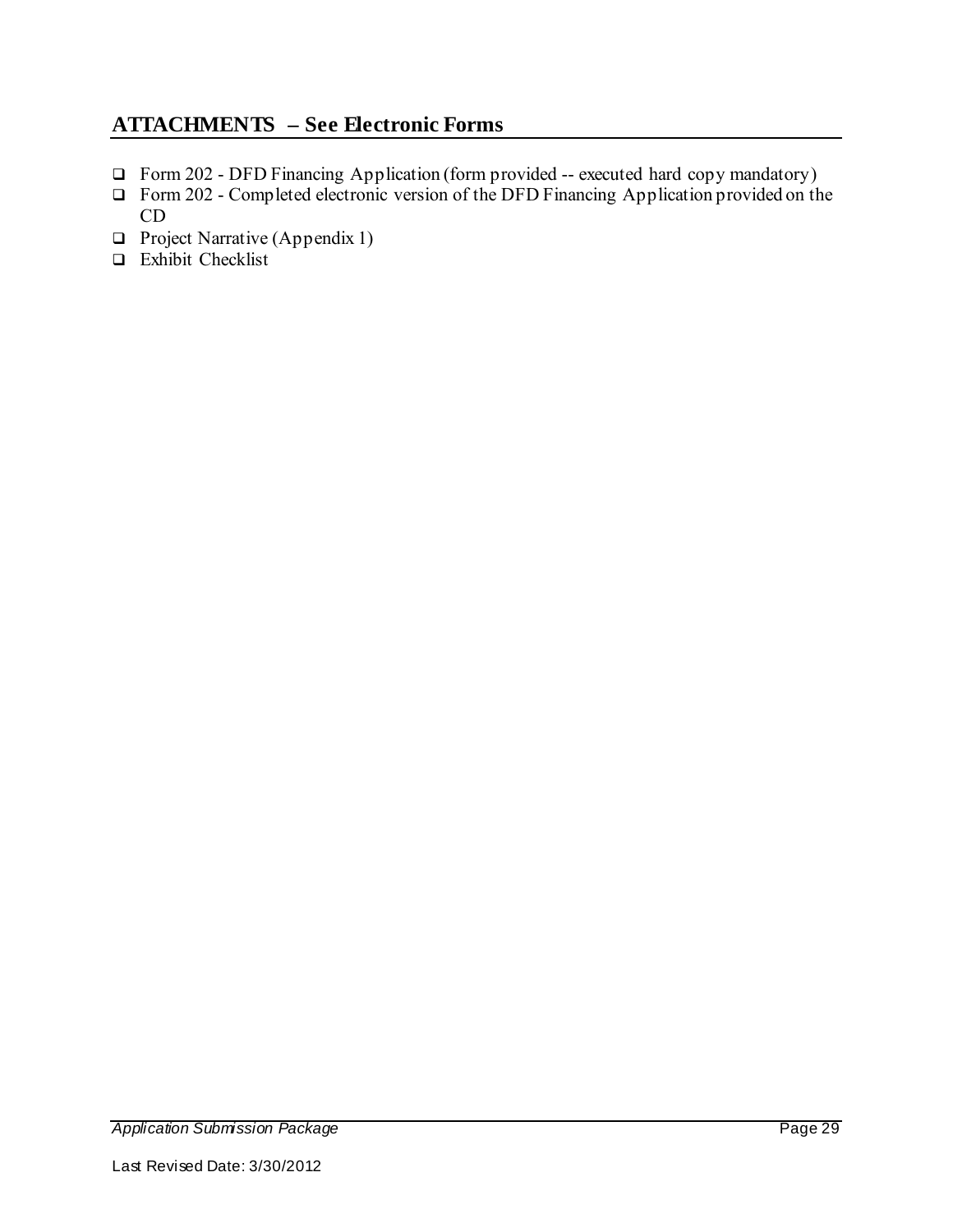#### **APPENDIX 1 – PROJECT NARRATIVE FORMAT Project Name Address**

#### **Background**

Briefly summarize the nature of the proposed project and support services (if applicable), including the amount and type of financing, and a brief description of the community in general. How did this specific project originate? Also, give a brief history of the relationship between members of the development team.

#### **Sponsorship**

Describe the sponsoring organization and its capacity to complete the proposed project. How long has the organization been in existence?

1. If a non-profit organization provide the date organization was incorporated, and 501(c) (3) status. Who started the group and why? What are the mission and support services (if applicable), the size and composition of the staff? State the organization's real estate development and support services (if applicable), track record, particularly with regard to projects similar to the one proposed. What are the organization's accomplishments (include dates and current programs). List key staff members involved in real estate activities and support services (if applicable), and explain their relevant experience and responsibilities. Please provide information regarding any planned staff additions for this project of direct service providers (if applicable). The information provided should include: Position, primary responsibility and authority, recruitment process, timing of employment, unique skill or anticipated contributions to the project's success. Also discuss the overall composition of the board (number, % within the neighborhood), and specific areas of expertise of board members which might be helpful to the organization during development of the proposed project. Provide an overview of the financial position of the organization. Current and past sources of operational support (include source, amount, and dates).

2. If a for-profit organization, describe the legal structures, who are the principals of the entity, the size and composition of the staff. State the organization's real estate development track record, particularly with regard to projects similar to the one proposed. What are the organization's accomplishments (include dates and current programs). List key staff members involved in real estate activities, and explain their relevant experience and responsibilities. Also discuss the overall composition of the organization number, and specific areas of which might be helpful to the organization during development of the proposed project. Provide an overview of the financial position of the organization. Current and past sources of operational support (include source, amount, and dates).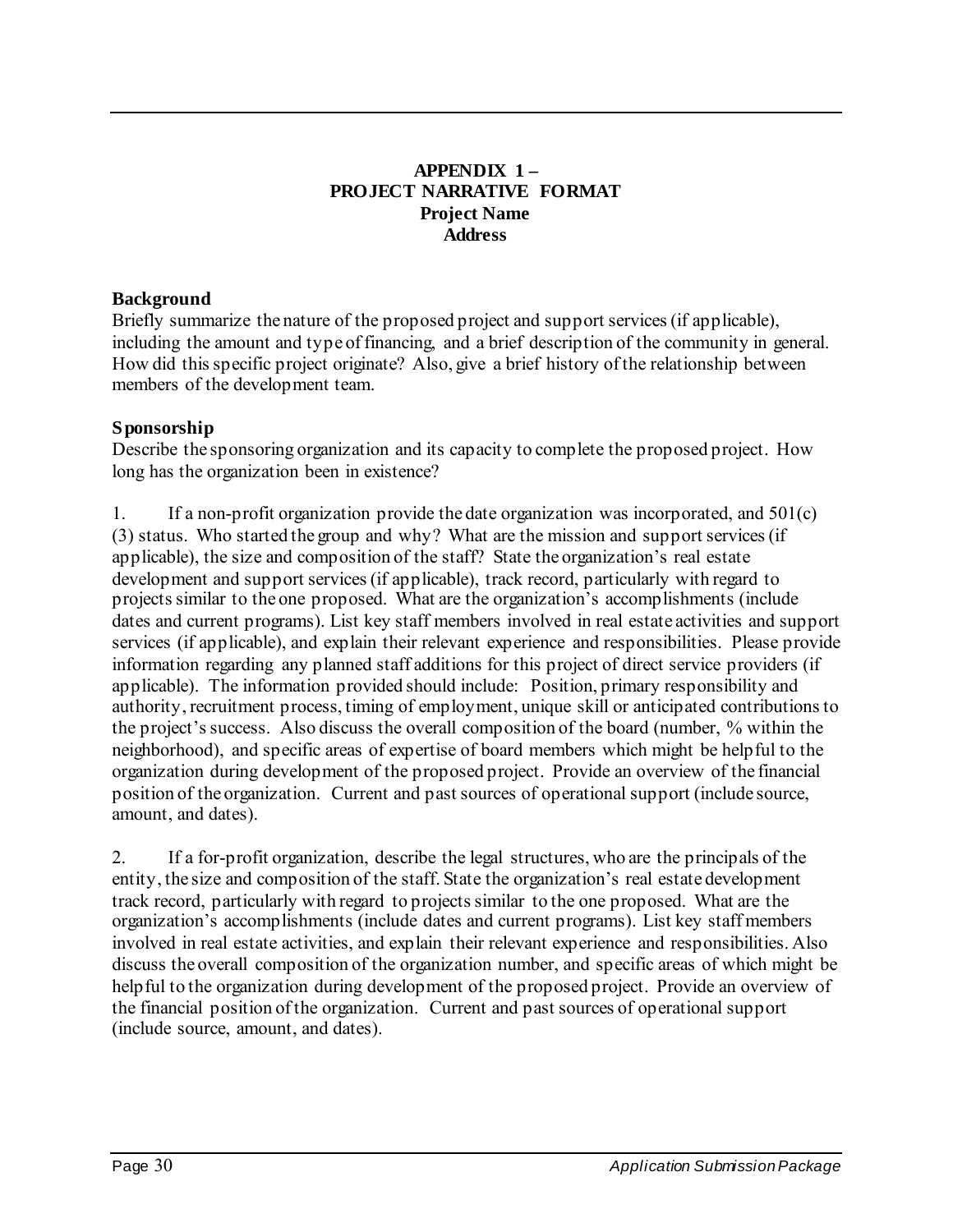#### **Neighborhood Description**

Discuss accessibility to public transportation, retail and other services, recreation and healthcare facilities, employment opportunities. Describe the general character of the neighborhood, including age, condition and type of housing stock, development activity, and any other major uses. Provide demographic information—median income, major employers, major institutions, etc.

#### **Site Description**

Describe the site or sites: location - the neighborhood, cross streets, and addresses, visibility within neighborhood; significant features, topography, prior uses, etc.; physical status—size of parcel (in square footage or acreage as appropriate) and type of property (vacant land, vacant building, occupied building, etc.); type of improvements—materials, condition, number of existing units; current ownership and status of purchase agreements, options, etc.

#### **Development Team**

Who will be the contact person at the organization to coordinate the work?

• Developer—If different from sponsor, summarize qualifications and experience with projects of similar size, type, and financing.

• Development Partners— If different from sponsor, summarize qualifications and experience with projects of similar size, type, and financing.

• General Contractor—Explain qualifications of the selected or anticipated contractor, including age of firm. If not yet selected, explain the selection process—competitive bid, negotiation, RFP, etc.

• Architect—Experience and qualifications of the design firm. Specifically describe relevant project experience.

• Property Management—Qualifications, number of properties and units managed, number and type of staff, nonprofit or for-profit company, where based.

 $Constant(s)$ —If used, explain qualifications and experience, as well as the role this individual or firm will play in the project.

• Construction Manager—as applicable

#### **Supportive Services**

Describe the supportive services to be provided to tenants or homebuyers at the property, and state who will provide those services. If outside entities will be used, please describe their qualifications briefly.